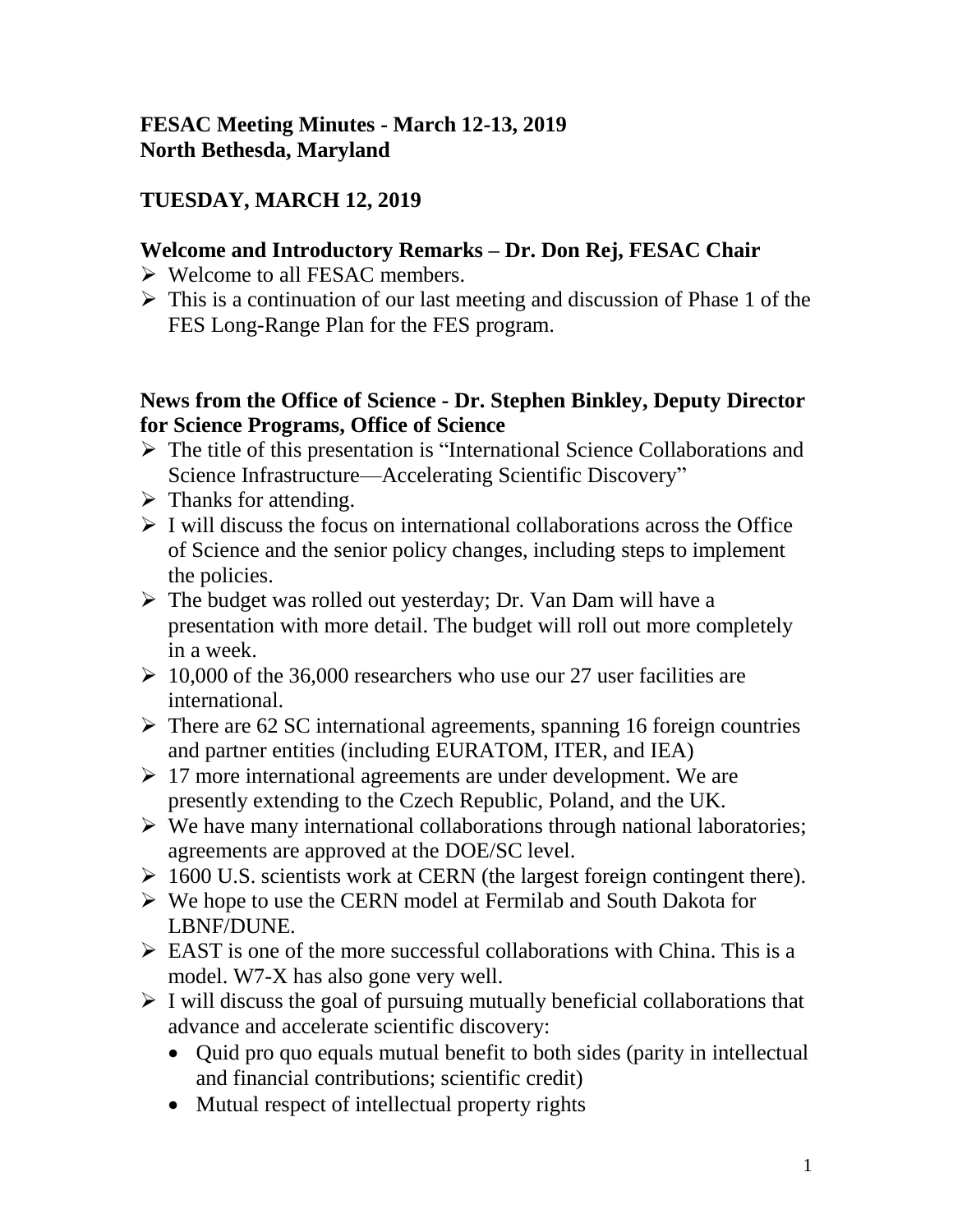- Openness, transparency, respect for individuals (institutions, funding, and people)
- For peaceful purposes (recognize that some technologies have dual use)
- Community engagement and buy-in (validated per peer review)
- Use of rigorous project management, where appropriate (SC has a successful track record, reflective of a strong project management culture)
- Governed by formal, Government-to-Government Agreements when appropriate (intellectual property, access, funding, and national security)
- A Deputy Secretary memorandum is aimed at dual use technologies. DOE is not unfamiliar with this problem, being the home of the nuclear weapons program. Of interest are quantum technologies and quantum computing, including cryptography applications. Another example in systems biology is gene editing, with potential for human health, but also other activities. These are the two easiest examples to grasp. The Deputy Secretary made a policy decision to systematically understand DOE programs and their technology, identify risks and liabilities in these areas, and take the necessary steps to protect information.
- $\triangleright$  With that policy objective, how do we go about implementing it? We plan to tap into the intellectual expertise of the DOE national laboratories. Each laboratory has a CRO. What are the risks? What are the mitigations? In 6-12 months, there will be a list of technologies and implementation steps.
- Presently, only four countries (Korea, Pakistan, China, and Russia) have issues.
- $\triangleright$  How we extend to university programs is TBD. 20% of the SC budget is at universities.
- $\triangleright$  The second policy decision from SC, decided a month ago, is to put measures in place so people who come to our institutions and are funded by Talent programs (e.g., 1000 Talent) may not receive funding from both a foreign government and the U.S. government. The policy does not say these people cannot have jobs at our institutions, just not funded simultaneously. We are figuring out how to implement this at national laboratories. Again, solutions are expected in the six to eight month time frame.
- $\triangleright$  It will be challenging to extend this to universities (which are included in the Deputy Secretary memorandum). Initially, we are reaching out to the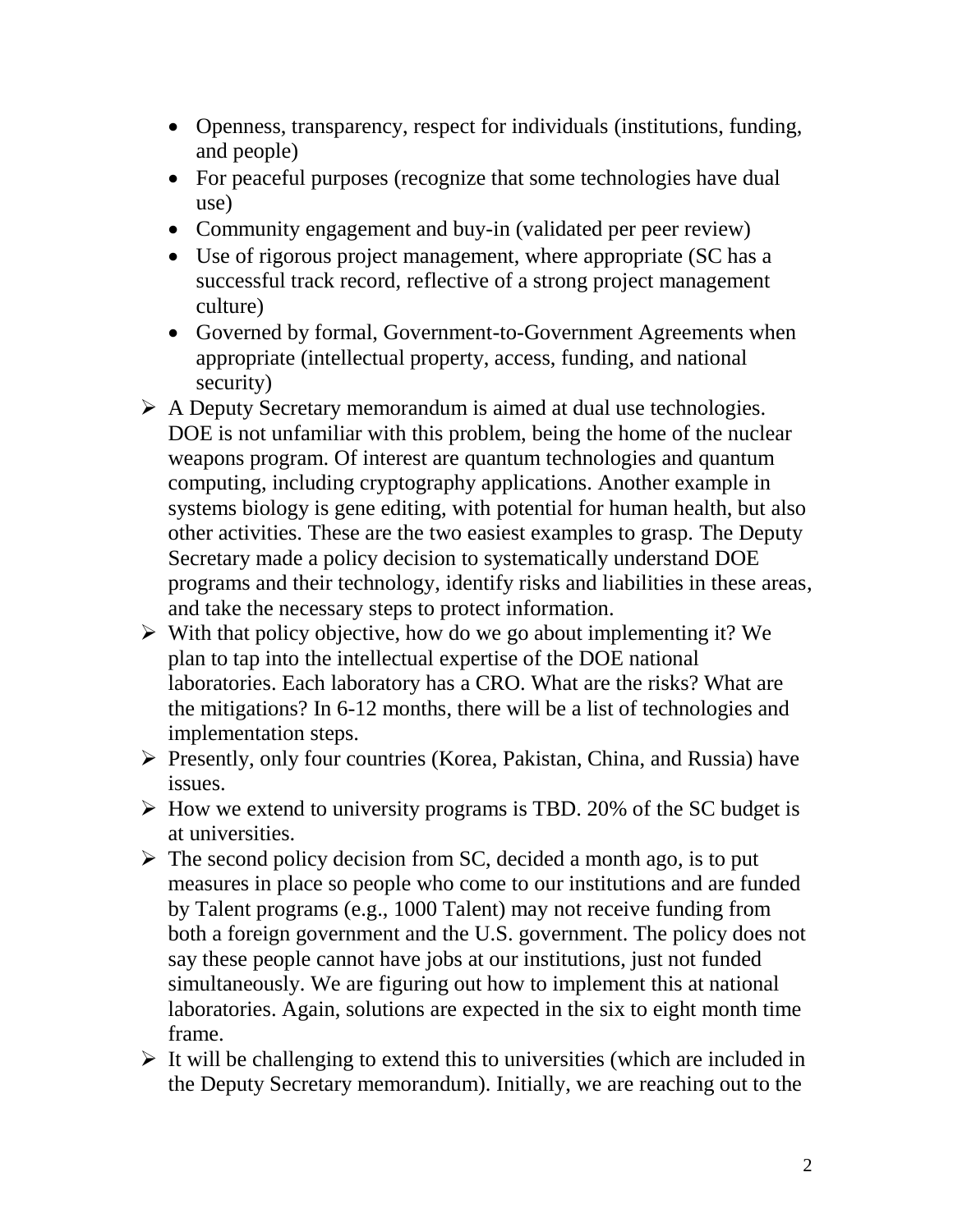four universities that do laboratory oversight – the University of California, Stanford, and others). We are working with senior leadership at those universities to understand the issues from their perspective. Then, we plan to tailor the implementation of the policy in the least disruptive manner to the university culture. We are also reaching out to APS, AAAS, ACS, and other professional societies. We are casting a broad net to gather stakeholders.

### **Q&A: Dr. Binkley**

Comment. Dr. Rej: Thanks for a great presentation.

Q. Dr. Wirth: Will this also be extended to international graduate students? A. Dr. Binkley: Regarding the talent program, we will work with the universities to see what the issues are from their perspective. This is not an issue with the EU. With China, we single out support from the 1000 Talent Program, if not tied to a talent program.

Q. Dr. Wirth: How does the U.S. interpret foreign fellowships? The Talent program tries to bring back established scientists.

A. Dr. Binkley: The talent program supports scientists in the U.S. The devil is in the details. Sometimes, they list participation in a Talent program in the past, but ceased. How do we handle that?

Q. Dr. Cauble: I am on the advisory committee for a German facility trying to answer the same questions. Does this apply to research as well as technology?

A. Dr. Binkley: Yes.

Q. Dr. Cauble: When the study is completed, will the document be public? A. Dr. Binkley: Yes. Also, DOE is not doing this in a vacuum in the Federal government. We are working with NIST, NIH, etc… Also, we have had discussions with foreign countries, mostly the EU, the UK, and France. NNSA labs are involved. The policies cover all 17 laboratories. However, implementation will occur most rapidly in the SC laboratories. I have looked closely at over seven laboratories; NNSA laboratories already have good policies in place, compatible with the direction that the overall policy is headed.

### **FES Perspective - Fusion Energy Sciences Program Update - Dr. James Van Dam, Acting Associate Director for Fusion Energy Sciences**

 $\triangleright$  Thanks and good morning. A special thanks to Steve Binkley. We are having more frequent FESAC meetings. We hope FESAC does not mind as these meetings are important.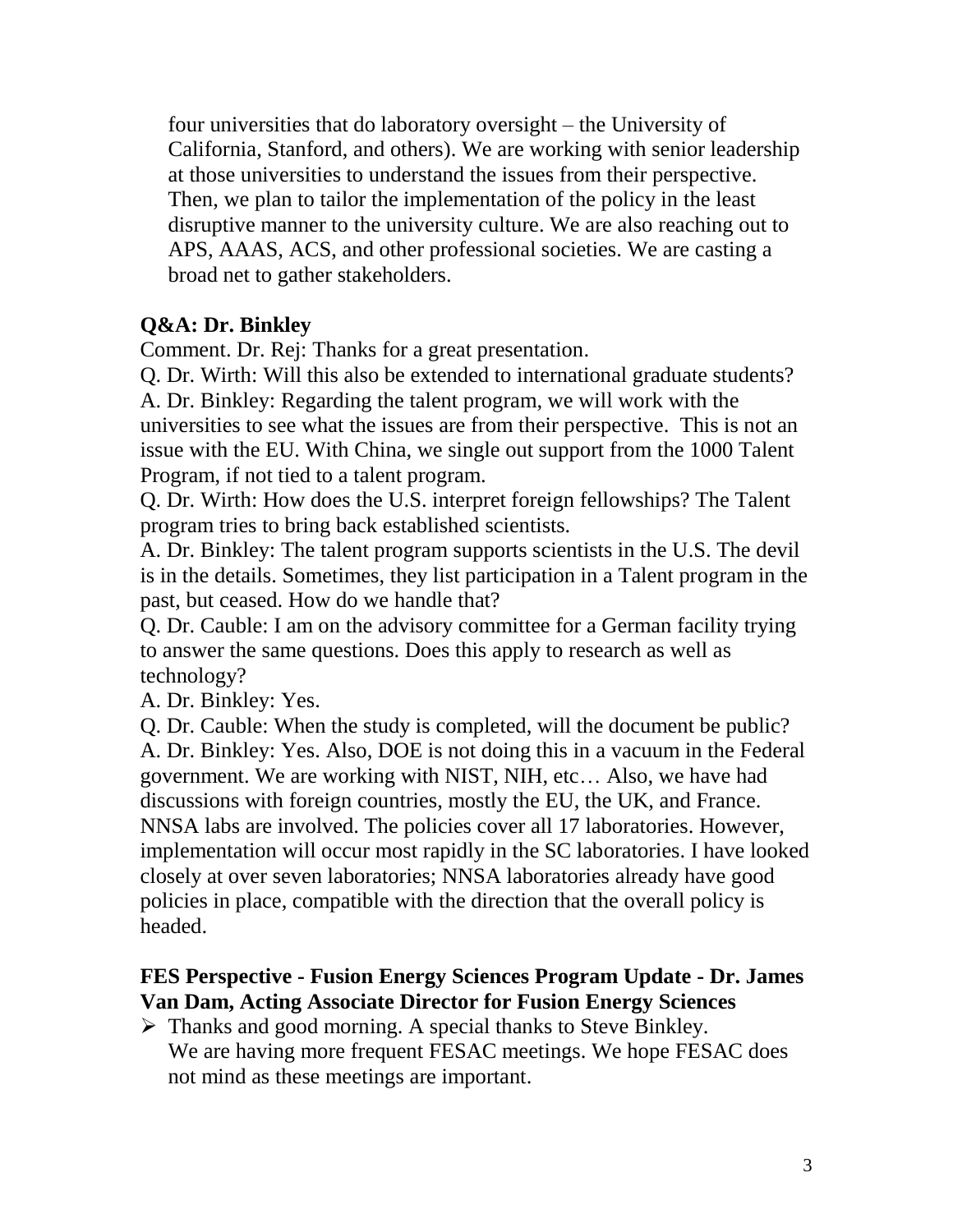# **Budget Updates**

- $\triangleright$  Only the top level budget has been released that goes down to the level of the Office of Science. The details will come out next week. The Office of Science budget is \$5.5 billion; \$500 million is budgeted for Exascale, \$169 million for quantitative science, \$71 million for machine learning and artificial intelligence, and \$25 million to support leadership in U.S. based microelectronics.
- $\triangleright$  The full administration budget request for FY 2020 is expected to be released next week.

# **Programmatic Updates**

- $\triangleright$  We provided a list of FY 2019 funding opportunity announcements
- $\triangleright$  Near-term opportunities underway
	- o DIII-D
	- o NSTX-U
	- o Theory/simulation
	- o International
	- o Materials
	- o General plasma science
	- o HEDLP
- $\triangleright$  Items being pursued
	- o Enabling R&D
	- o Nuclear science
	- o HEDLP
	- o Private/public partnership pilot program
- ▶ Office of Science Quantum Information Science (QIS) PIs kickoff meeting (January 31-February 1 2019)
- $\triangleright$  FES is exploring opportunities in QIS
	- o Held a roundtable May 1-2, 2018 (QIS)
	- o 6 compelling priority research opportunities identified
	- o Solicitation issued to competitively select pilot projects in QIS
- $\triangleright$  Machine/Learning Artificial Intelligence Workshop April 30 May 2, 2019. Attendance is by invitation only due to cost. The findings of the workshop will be summarized in a report and submitted to FES and ASCR.
- $\triangleright$  Fusion energy systems studies recent developments
	- o liquid metal plasma-facing components
	- o National Fusion Energy Systems Study team completed a two-year examination to identify concepts and provide feedback about R&D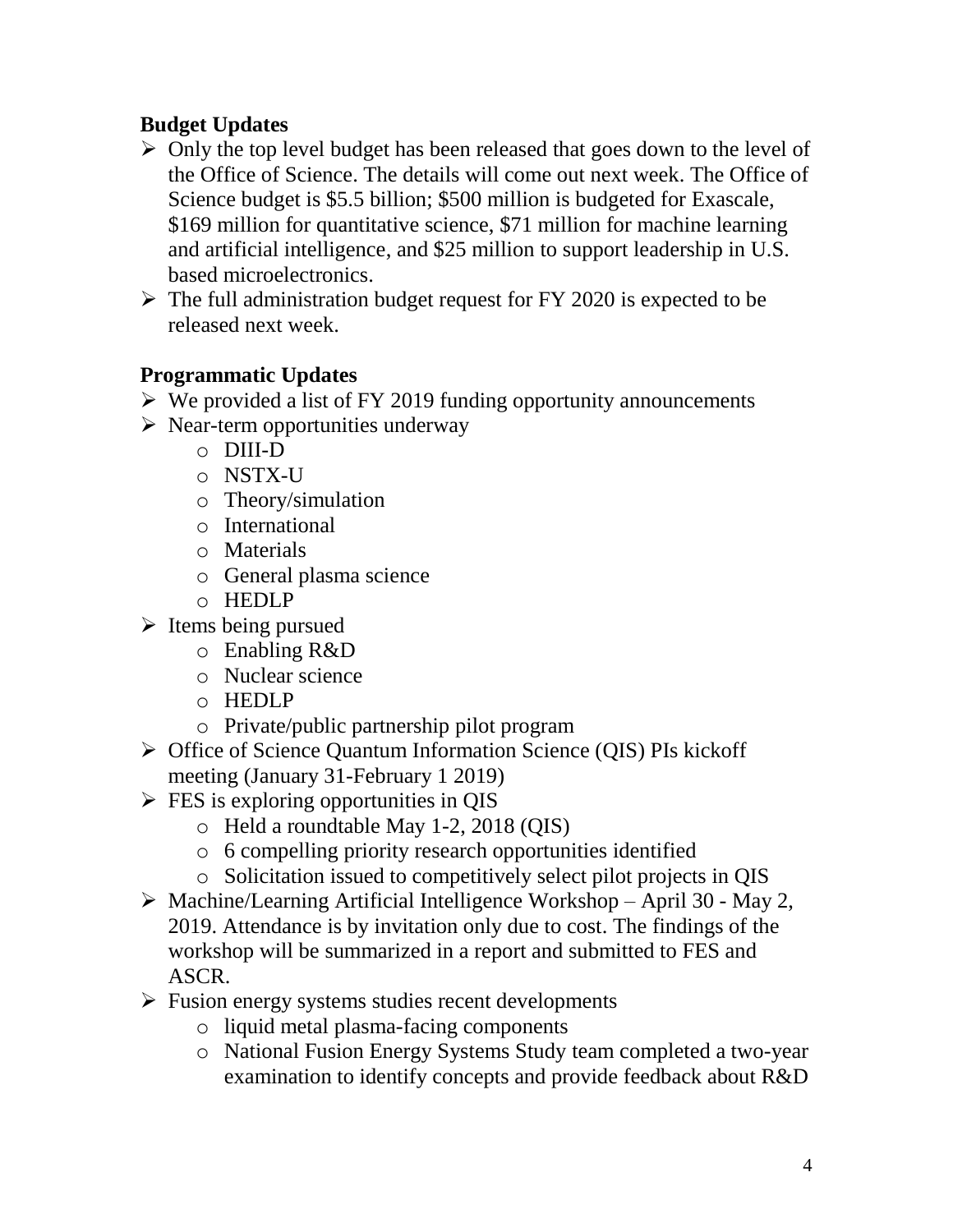on the path toward demonstrated viability. Details can be found in an upcoming issue of Fusion Science and Technology

- o A new three-year study was just launched and will examine aspects of the NAS Burning Plasma Report
- $\triangleright$  The U.S. Japan project arrangement for high energy density science was signed on January 23, 2019.
- LaserNetUS was established in response to the National Academy report recommendations, and the first meeting was held in January in Rockville, MD.
- $\triangleright$  The 39<sup>th</sup> U.S. Japan Bilateral CCFE meeting was held on March 6, 2019. Next year will be the 40th anniversary of this program. We are seeking two volunteers to work on producing the 40<sup>th</sup> anniversary report. Congratulations to KSTAR; it just celebrated its 10th anniversary.

# I**TER updates**

- o DOE leadership visited the ITER site in 2018. Dr. Bigot has accepted the Council's offer of a second 5-year term as Director General, to begin in March 2020.
- o Tokamak complex takes shape
- o Tokamak building rises
- o Sub sector assembly tool installation is in final phase
- o Tokamak pit is being prepared for the first tokamak components
- o First machine component brought into the ITER tokamak pit
- o Diagnostic building is ready for systems installation
- o Installation of U.S. in-kind hardware at ITER was done in August 2018

# **Program Planning**

- > NAS burning plasma report
	- o Final report (December 2018)
	- o Report at this meeting from National Academy BP panel leaders
	- o Decadal assessment of plasma science continues onward (has many federal sponsors)
	- o Opportunities in Intense Ultrafast Lasers reaching for the brightest light (NAS, 2018)
	- o Long-range strategic planning activity for the FES program was launched in FY 2019.
	- o Long range planning activities:
		- **FES** is grateful that the community and APS-DPP are undertaking the challenge of long range planning for national programs.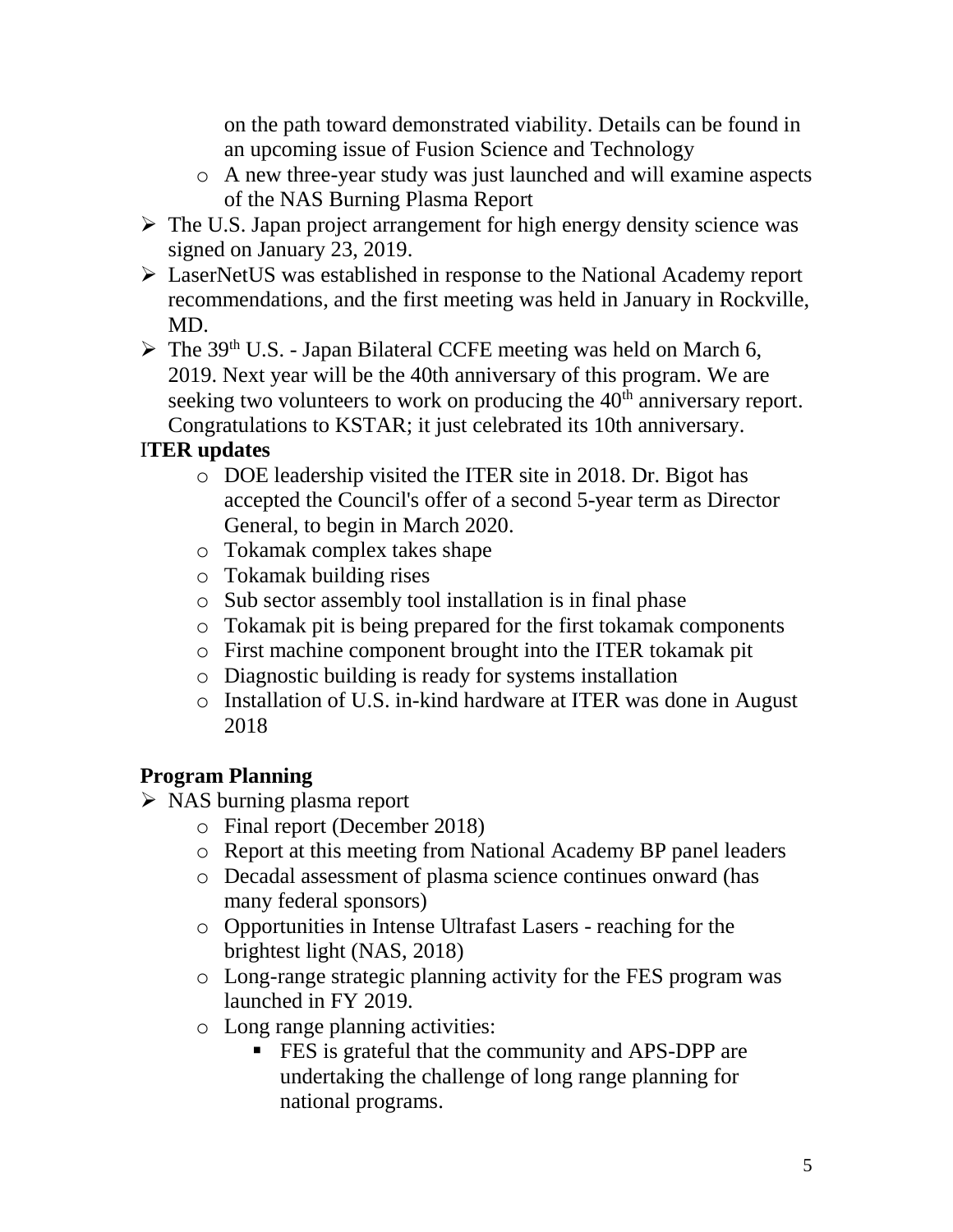- **FES** is here to help
- Speakers from the HEP and NP communities will describe their respective program activities at this meeting.
- $\geq$  2018 Committee of Visitors (COV)
	- o Following approval of the COV report at the December 2018 FESAC meeting, the report was sent to the Director of the Office of Science.
	- o FES has prepared a written response to the recommendation
		- Will not go through DOE concurrence process
		- After DOE approval, will be posted on the FESAC web page
		- The next COV will assess the FES response.

# **Q&A: Dr. Van Dam**

Q. Professor White: Thanks for the presentation. What will the funding support for M7 cover? Are you not funding Kessel and FESS to do analyses for the planning activities?

A. Dr. Van Dam: That group will be involved in the community long range planning activity. If you need something from him you should talk to him; by funding I mean, for example, if you need to rent a space.

Q. Dr. Knowlton: Does FES have a response to Mike Maul's NAS BP report?

A. Dr. Van Dam: This is part of the community planning. I expect that FESAC will look at the report very carefully. We have launched the FES studies team. That is in line with recommendations in the burning plasma report. We think it is an excellent, ambitious report.

Q. Dr. Groebner: Tell us more about MPEX and a fusion neutron source. A. Dr. Van Dam: It will be a linear facility for high heat exposure and resembles the PSI facility in the Netherlands. There was a neutron radiation workshop last year. We are looking at site visits.

# **Progress and Plans for the APS/DPP Community Planning Process (CPP) - Dr. Nate Ferraro, Princeton Plasma Physics Laboratory**

- $\triangleright$  This is a critical opportunity for Fusion Energy and Plasma Physics; we are excited and are committed to make this process successful.
- $\triangleright$  We have already consulted with organizers of the High Energy Physics and Nuclear Physics planning processes, announced the outline of our process, solicited nominations for Program Committee members, and started the event planning.
- $\triangleright$  We hope to produce specific recommendations for four topical areas and four cross-cutting areas.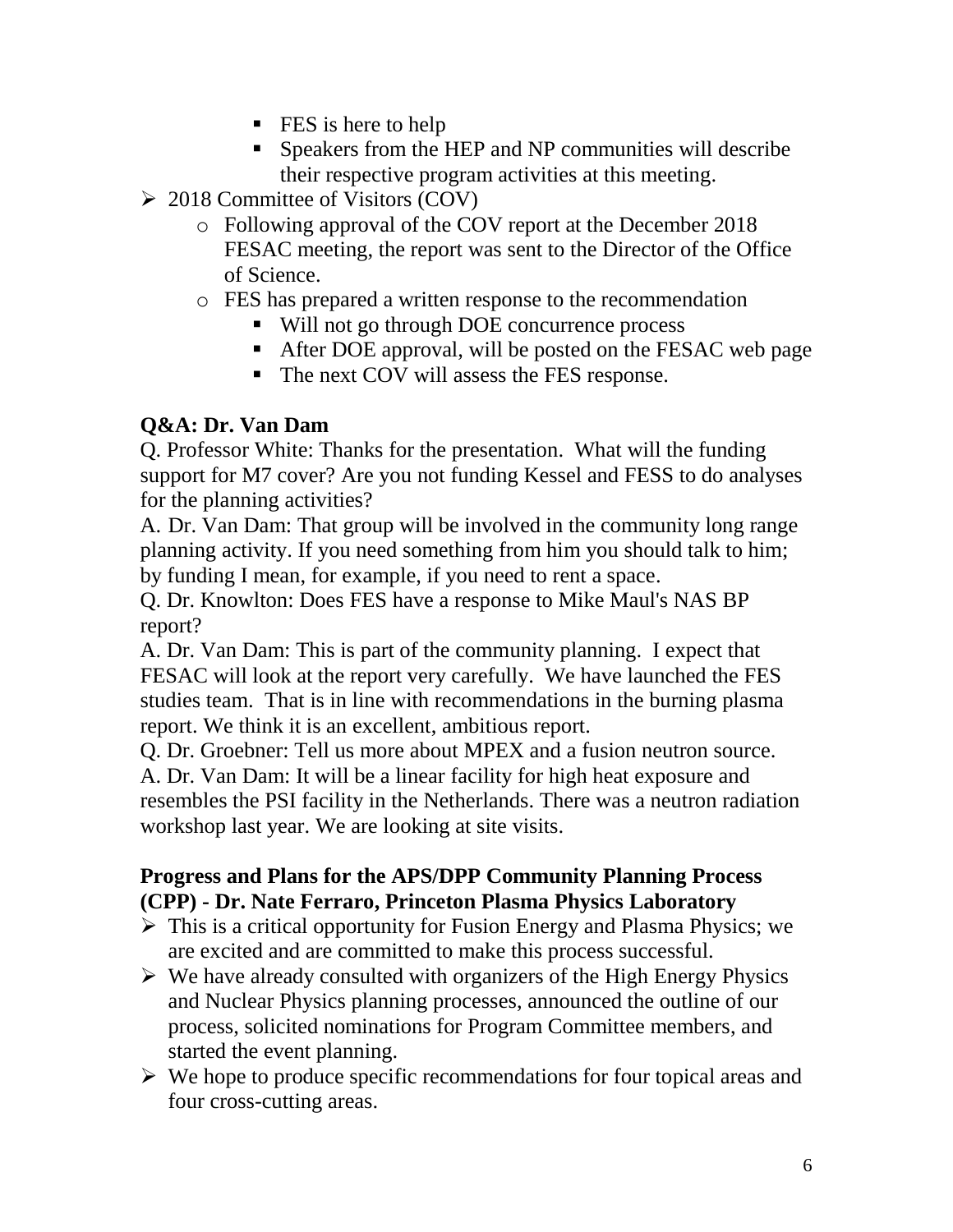- $\triangleright$  We plan to deliver recommendations to FESAC by March 1, 2020.
- Program Committee members have been approved by DPP; most have accepted to serve.
- $\triangleright$  We have started to plan events. We seven cannot do this by ourselves, so we have commitments from several institutions for logistical support.
- Google group <https://groups.google.com/forum/#!forum/dpp-cpp>
- $\triangleright$  Web site <https://sites.google.com/pppl.gov/dpp-cpp>
- $\triangleright$  Relation to NAS Decadal Study: This and the FES process must yield consistent results! Earl Scime gave an invited talk to Decadal Study Committee. A joint event is scheduled for April 18 at PPPL (after the Sherwood Conference). Both processes must be consistent with the NAS BP report.
- $\triangleright$  We see the DPP-CPP process as a continuation of the Madison/Austin process.
- $\triangleright$  We want the NAS BP report to serve as a framework for MFE strategic planning. Our planning must be consistent with those main recommendations. Initiatives in this process should contribute to the NAS report goals.
- Program Committee:

Topical areas

- o MFE
- o Fusion Materials and Technology
- o HEDP
- o Discovery Science

Cross-cutting

- o Theory/Computation
- o Measurement and Diagnostics
- o Enabling Technology
- o Workforce Development.
- $\triangleright$  The Program Committee (PC) will organize and lead workshops, recruit people for subgroups, solicit white papers, and synthesize community input into reports.
- Confirmed on PC for MFE: Dan Brunner (CFS), Cami Collins, Brian Grierson, Walter Guttenfelder, Chris Hegna, Chris Holland, Jerry Hughes, Rich Magee, Saskia Mordijck, Jerry Navratil, Craig Petty, and Matt Reinke
- Candidate MFE expert groups: power handling, steady state operation, transients, control, BP physics, and global context (including ITER).
- Crosscutting areas represent the "glue" between different topical areas in FES.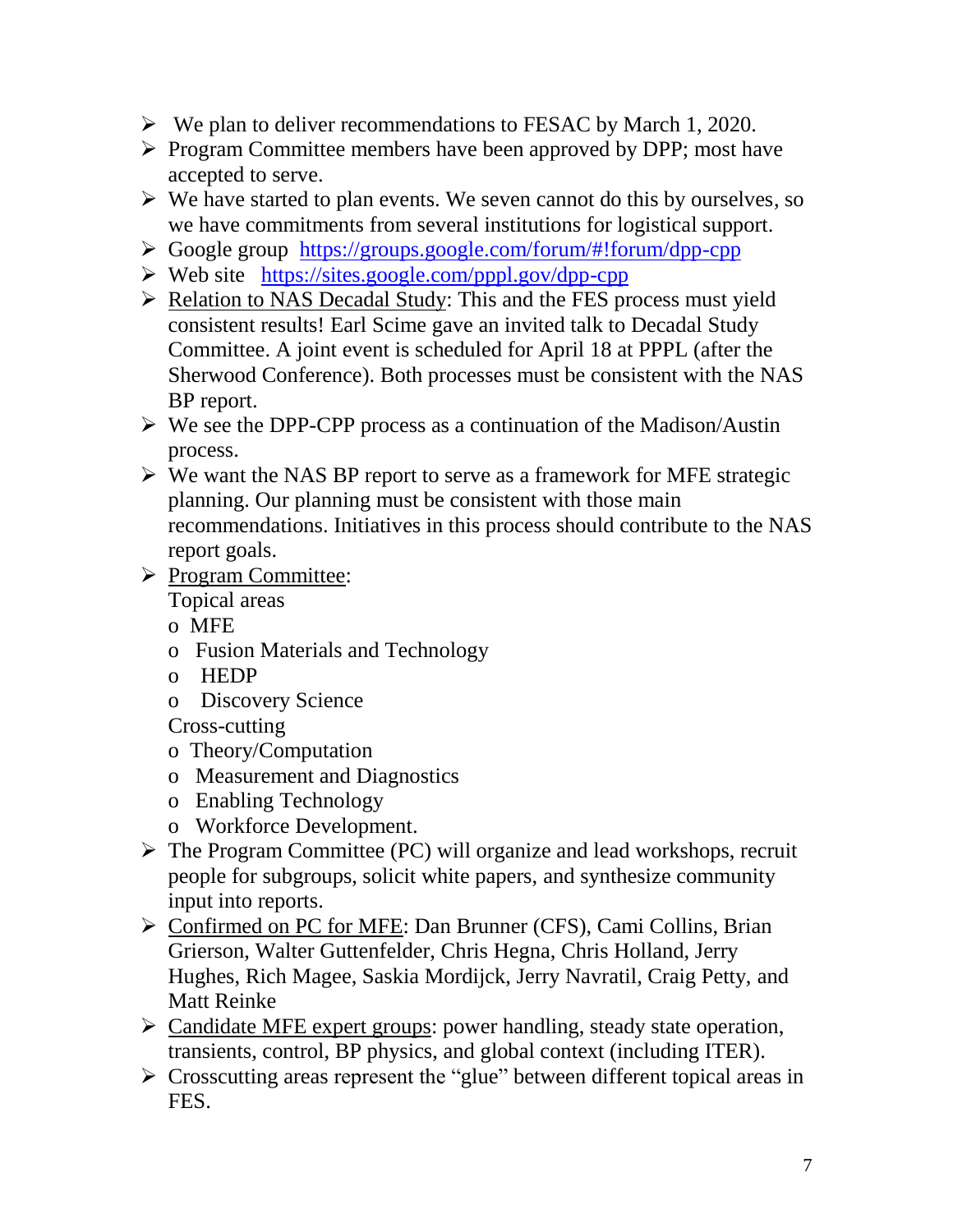- $\triangleright$  MFE proposals can be pre-conceptual to facilitate achieving consensus. Proposals could emphasize scope, rather than design. Proposals could remain agnostic on whether they require new or upgraded infrastructure.
- $\triangleright$  Community involvement: white papers, advocacy and expert groups, technical expertise to evaluate proposals, advance maturity of initiatives, and participation in workshop discussions.
- $\triangleright$  We are seeking to create a process that will deliver a consensus strategic plan with technically assessed, prioritized recommendations.
- Schedule:
- $\triangleright$  Spring/pre-workshop town halls and get buy-in on the process and goals.
- $\triangleright$  Summer/workshop #1 to hear proposals for initiatives and launch working groups to evaluate proposals.
- $\triangleright$  Fall/workshop #2 to hear revised initiatives and prioritize proposals.
- $\triangleright$  Winter/ Snowmass joint activity with all topical groups, to coordinate and finalize feedback.
- $\triangleright$  Before Workshop #1, provide a quad chart for people to present information.
- Possible issue: Could FES provide support for conceptual design effort? The issue is that there is uneven capability for developing designs and initiatives.
- $\triangleright$  January 2020 is the likely time for a Snowmass type meeting.

# **Q&A: Dr. Ferraro**

Comment. Dr. Rej: There has been impressive progress in only three months. Keep up the good work.

Q. Dr. Greenfield: Contradicting Don, I am concerned. 1999 and 2002 Snowmass meetings were very large endeavors. The second one was very successful. There is a difference with the current process. Snowmass meetings had large process before the meetings, with people spending large fractions of time. Secondly, you have too many levels of management compared to Snowmass before; that may eliminate the ability of people to advocate and discuss technical content, since it seems that your organizers are not allowed to have opinions until the end of the process. We heard about this at the November 2018 APS meeting; the community is still not involved. I have concern about time passing. We need to prepare to do a good job.

A. Dr. Ferraro: We are deeply aware of the challenging process and are tasked with looking at the entire FES portfolio. It has been challenging to come up with a process and the entire scope involving the entire community. We are not underestimating it, we are recognizing it. We are doing our best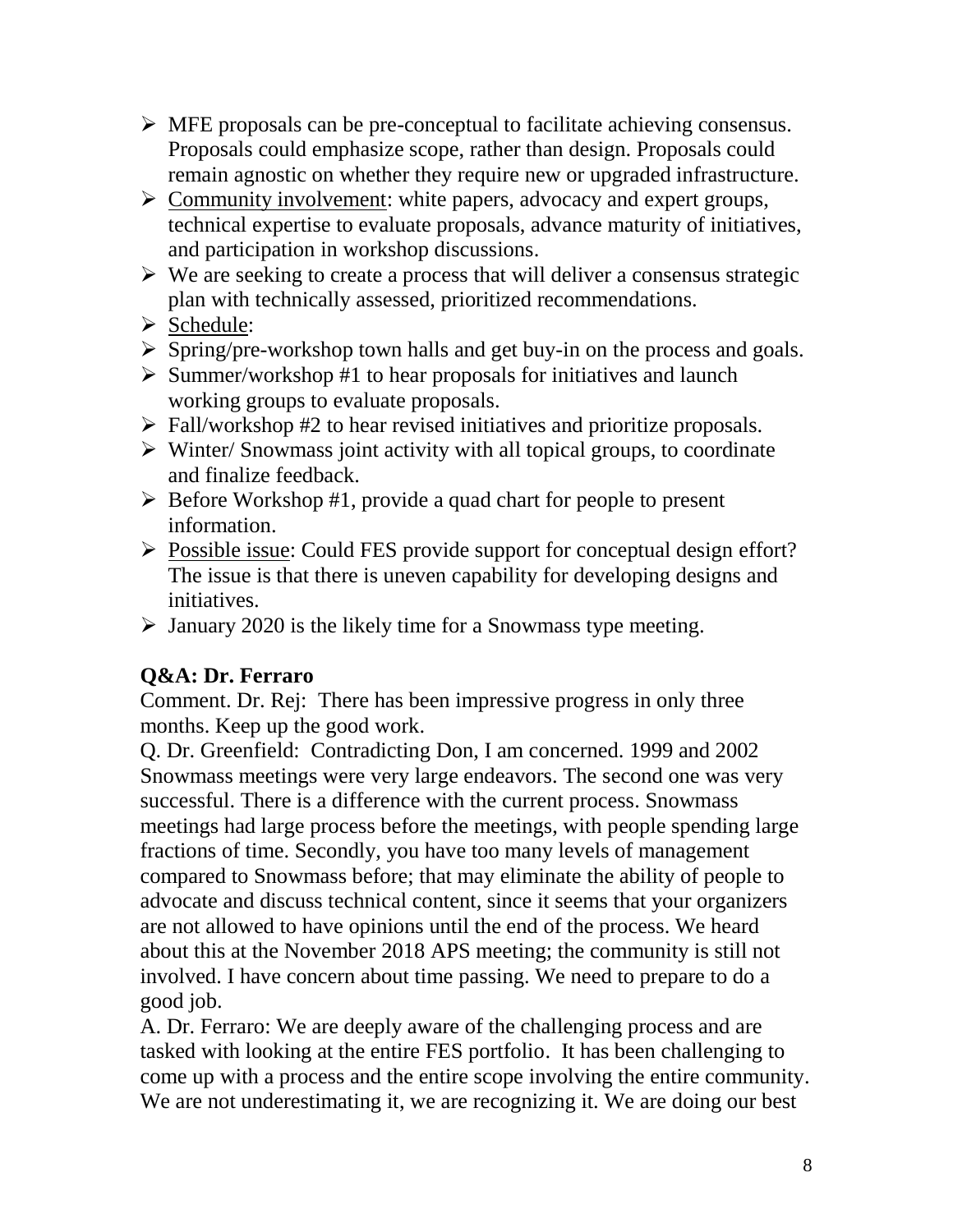subject to parameters. There is a short time to maximize opportunity we have. Almost all PC members accepted immediately.

Q. Dr. Demers: A large part of this process will be communication. What about using videoconferencing earlier in the process for the community? Town hall attendance can be limited.

A. Dr. Solomon: Video conferencing will play a major role; we will use VC for meetings.

Q. Dr. Groebner: What about advocacy groups? Will they pitch big hardware?

A. Dr. Ferraro: Anything they want to advocate—big hardware, other ideas, etc… is acceptable. We want to set up a forum for grassroots discussions, for people to advocate their ideas in front of the community.

Q. Professor White: Coordination with the Decadal Study has some concerns. We want ideas to come to our activity. Also, we have to answer our charge, which is broad, but not as broad as the Decadal Study. Will you enforce agreement with them?

A. Dr. Ferraro: No enforcement, but awareness and communication. Yes, different scope, but there is overlap in some of the topical areas. We will communicate our input to them and hope for vice versa.

A. Dr. Solomon: Not enforcement, but we want to avoid contradictory statements.

Q. Professor Terry: You were emphatic about being consistent. That is the top down objective. What if the decadal diverges; what do you do?

A. Dr. Ferraro: We are not forcing the process to adopt the BP report recommendations or the Decadal report recommendations. But, we hope that there is community agreement to use the BP report as a framework for MFE planning. We do not want to have to go back and redo it.

Q. Professor Terry: If there is no consensus, will you design a longer process, or just collapse the wave function?

A. Dr. Ferraro: We might have to go to a less granular level to get consensus. That would be our first strategy. If it affects our timeline, we will try to stick to our timeline. FESAC wants our consensus recommendations.

Q. Dr. Ma: There has been much mention of the BP report; also, other reports—e.g. the Brightest Light Initiative. Our community is still seeking solutions for that. What is the forum for addressing that?

Q. Dr. Rapp: You have proposed a good structure. But, the timeline is short for reaching consensus. Will you use community workshop reports (PMI, transients, and simulation)? Also, NAS reports? If you go totally grassroots and unbox the reports, it will take too long.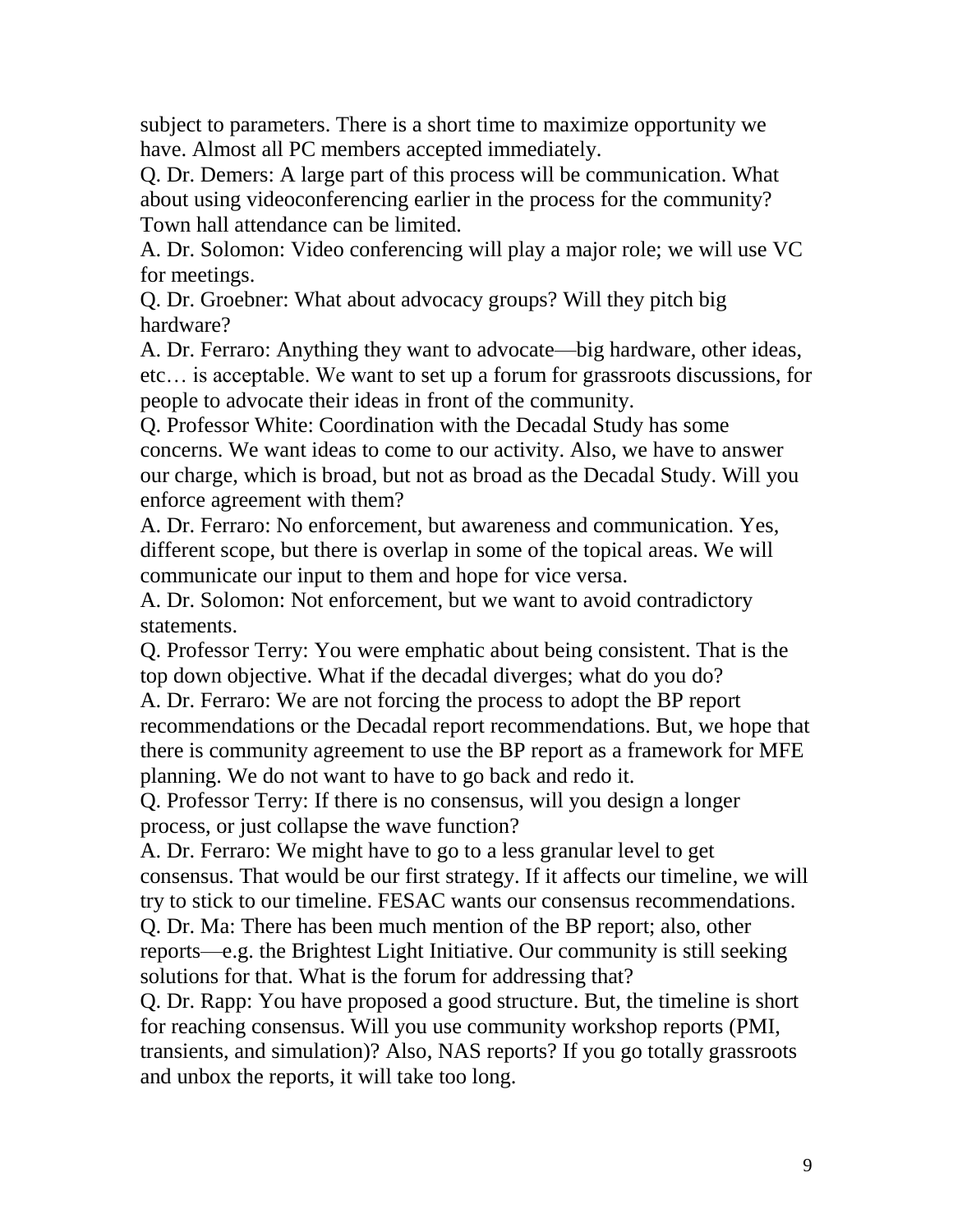A. Dr. Nathan Howard: We will definitely use all reports: FESAC, NAS, and community workshops. We want to leverage recent reports, not rehash old talking points, but evaluate new initiatives.

A. Dr. Solomon: Working groups will evaluate, not necessarily advocate new ideas.

A. Dr. Sarff: When we met with HEP and NP representatives, they emphasized the importance of having a grassroots beginning. Some of this comes from a model that we have been pointed to. But of course, we have starting points of existing reports. We are following the HP and NP guidance.

Comment. Dr. Rapp: You want input from advocacy and initiatives fairly soon. They might be in different stages of maturity.

A. Dr. Howard: We will solicit white papers. We will come up with a template, with details to be answered. If they can answer those details, then they are at some level of maturity.

Q. Dr. Patello: The uneven capability issue was mentioned by Dr. Ferraro. What is meant by requesting FES support? Also, concerning the comment about workshop #1—expert groups to evaluate initiatives, you should have concepts for how to evaluate initiatives at a higher level, so all expert groups will use the same criteria.

A. Dr. Ferraro: There is uneven capability. Larger institutions have an advantage, such as LDRD funds to develop initiatives, whereas smaller institutions do not and cannot compete in the marketplace of ideas. Even with larger institutions, how much of their funding can be spent on this? In a general sense, it would be helpful to have money set aside for developing designs. I am not sure if it is our place to request such funding from FES. As for evaluation of initiatives, we will deal with this as we set up expert groups, so that we have common evaluations. Of course, expert groups will look at different things, so they might have different factors to consider. Q. Professor Pedersen: You said you do not want strong advocates on the committees. They might hijack the process. On the other hand, it might look from the outside as if you are repressing people with strong opinions. You have to deal with them somehow, and have a strategy. I am not sure myself, except not to use those words.

A. Dr. Ferraro: We are sensitive to that. We are not excluding these people. We want strong participation by everyone, including those with strong advocacy. We are not afraid of hijacking the process, but avoiding the perception of conflict of interest when we write the final report. We will make sure those people participate in the workshops and have their ideas included in the report.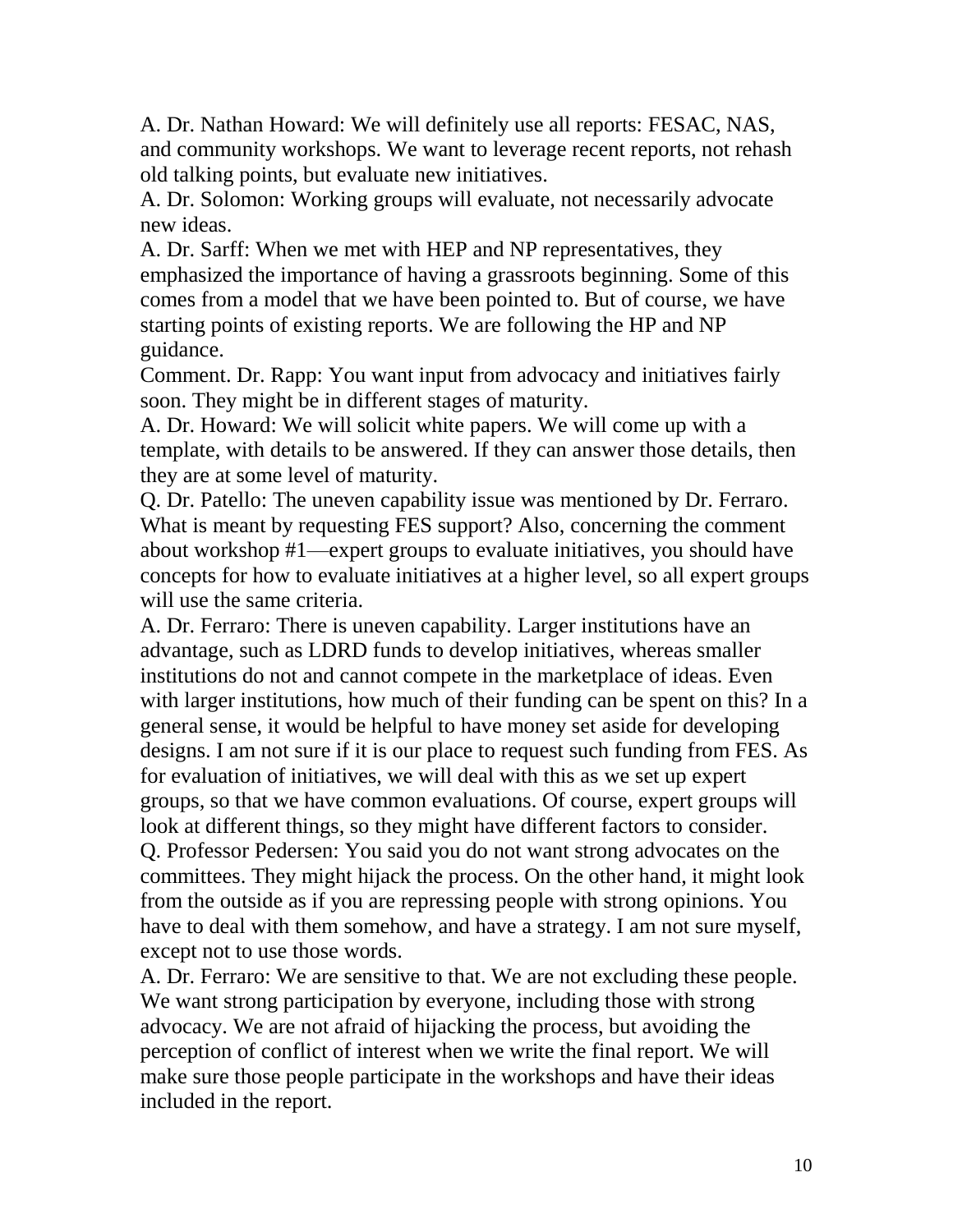A. Dr. Solomon: Actually, the advocates are driving the process. Expert groups and advocacy groups will be interacting and almost partnering. A. Dr. Lumsdaine: I am concerned that there will not be enough time for FESAC to form the subcommittee and produce the report by December 2020. Is there any way to compress it? We should try to produce something before the Administration changes. We should interleave FESAC and the community work to have running start.

Comment. Dr. Rej: I agree. This came up at the December 2018 FESAC meeting. What will FESAC do for a year? Not just sit around, but also not interfere. Dr. Don Geesaman will tell you what Nuclear Physics did. For example, FESAC members attending various workshops (Bright Light Workshop at the end of March); Bob Cauble and Tammy Ma will attend as invited experts, but also a non-HED expert will attend (Rajesh Maingi), not just as an observer but a participant. Dr. Geesaman will also tell us the right time to form the FESAC subcommittee.

Comment. Dr. Lumsdaine: Gaps in the community feedback will be a challenge for FESAC.

Q. Professor Wendt: DPP has the lowest percentage of women membership of all APS divisions. Given that this process is forward looking, please comment on how you constructed the program committee, taking into account inclusion, and looking at workforce development down the line. A. Dr. Ferraro: Admittedly, DPP has abysmal statistics. We limited ourselves to the nominations received. I and Carolyn Kuranz are on the DPP Women in Plasma Physics Committee.

A. Dr. Sarff: Lauren Garrison and Carolyn are on the PC.

Q. Dr. Verboncoeur: Dr. Terry has concerns about consensus. Can we redefine consensus? We do not want major disagreements with other studies. Consensus might better be defined as being able to get to decision points, and then allowing divergent paths from there.

A. Dr. Howard: We would like to use the NAS BP report as a starting point, but then go from there. We will evaluate community thoughts about this report. We might shift 20-30 degrees away from that report.

Comment. Dr. Verboncoeur: There should be consensus on how to get to decision points.

Q. Professor Carter: (at the Decadal Study meeting in Washington, DC today): Following up on Anne White's question about coordination, it is challenging due to the NAS process. What we can share before the report's release. On the MFE side, it makes sense for the Decadal committee (led by me) to pay close attention to the community planning process and incorporate those ideas for the Decadal Study. For non MFE, the Decadal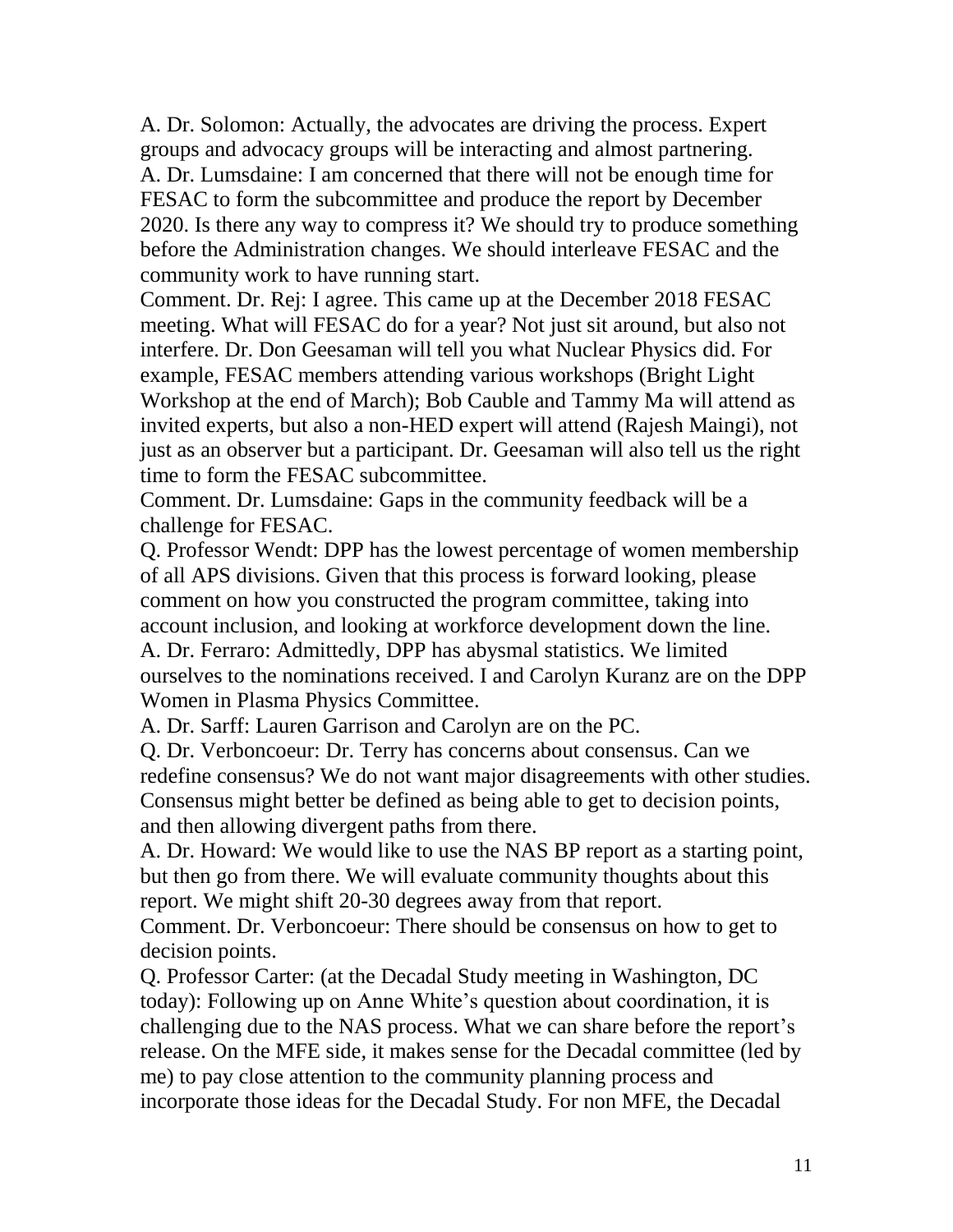Study might provide information to the FES process. The Decadal Study is aiming for the report release in the fall of 2019, ahead of Snowmass. So, we can take that output into Snowmass. We have 150 white papers here; it is not necessary to duplicate that in the FES process.

A. Dr. Sarff: Dr. Scime gave a presentation to the Decadal Committee. It was clear that they are interested in coordinating. The Decadal charge was set up so they are not to touch the BP report recommendations. There are no details yet on how to do this coordination. Parts that overlap most strongly on the center of gravity of the Decadal Study are still coming onboard. Troy Carter has been very open with us to coordinate about MFE. Maybe that is the easier one to do. I hope the Decadal Study can help us figure out this coordination. The Decadal Study is not constrained to plasma science, although this is a center of gravity; it will include MFE. Troy Carter commented that it is the same set of people in the community who are providing white papers. How can we merge this? We have no answer yet, other than recognizing that it must be done. We are acutely aware that it must be done.

Q. Dr. Greenfield: Following up on Diane Demers' comments about remote collaboration tools, based on my experience, it is very good for some things (BPO webinars, one person communicating to large group). It works less well for large groups. Be careful not to over rely on it. Real meetings are still important. Also, I am still concerned about the decision-making process that will lead to final recommendations. There are too many levels of management.

A. Dr. Solomon: Even the seven of us struggle on videoconference. We are aware of the limitations. As for decision making, no one gets special power; it comes from the community. We will distribute the report so the community can comment (maybe by chits).

Comment. Dr. Rej: NP and HEP also got feedback.

Q. Lauren Garrison (via Zoom): How will we have expert groups come to agreement? What criteria will be used?

A. We will pull on technical work done by the community in recent years. Also, one working group in the Madison/Austin process looked at metrics and criteria, and laid the groundwork.

Q. Dr. Demers: Want perspectives from multiple people. NAS reports had specific scopes, which are not the same as for this planning activity. The NAS process had healthy debate and tension. I argue that we should not start from those reports, since they had different scope. But instead, draw from the dialogue that led to those reports.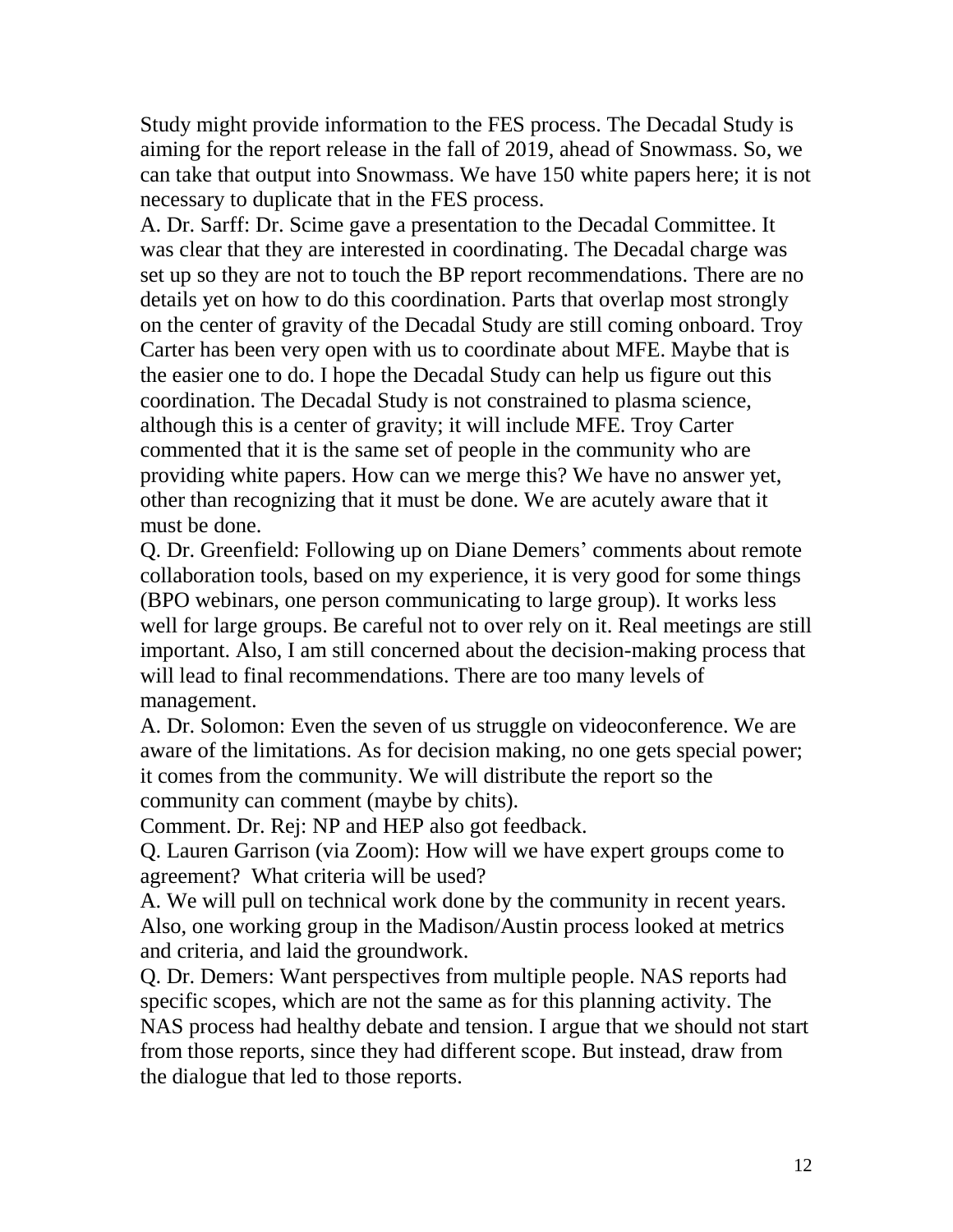Q. Professor White: FESAC is supposed to do the long range plan, and the community will give us input. How will you do that?

A. Dr. Solomon: Our perspective, from David Newman, is that it is in the community's interest to take the process as far as possible, thus enabling a smooth handoff to FESAC. Some things might hinder us: e.g. getting to a decision point but not beyond. We will take it to the point that we can.

Comment. Dr. Rej: For a smooth transition, we will hear from Professor Lankford (HEPAC chair) and Professor Ritz (by Zoom, P5 subcommittee chair). We can learn from our colleagues.

A. Dr. Solomon: We had discussions both with HEP and NP community leaders, and also FACA leaders. They provided lists of strategic possibilities, from which their FACAs could choose.

Comment. Dr. Rapp: We might end up in a contentious FESAC process (as before) if the community falls short.

Comment. Dr. Rej: The final P5 report also actually went back to the community, which was allowed to endorse it (and about 1400 people did). NP did this differently.

Comment. Dr. Patello: FESAC members will find it useful to listen in on meetings by videoconference.

Q. Dr. Lumsdaine: A prioritized list means hard choices, which means strong disagreements. This might have to happen in the FESAC subcommittee, or will the community impose discipline for hard choices? A. Dr. Solomon: Do not forget that this process is not done at the end of the FESAC report. NP in particular has a continuous process that provides opportunities for agreement, even with tough decisions. They see a future for themselves, maybe not right away, but down the line. It is not a one-off and done.

A. Dr. Ferraro: We are planning for success (prioritization).

Comment. Dr. Lumsdaine: I hope that private public partnerships will be included in the process.

Q. Dr. Trask: I like the emphasis on templating the structure. Is there a repository for guiding activities like this? We should leverage expertise in other areas or prior examples. These are common tasks. There should be optimal ways, from our social science colleagues.

A. Dr. Sarff: Not much guidance was given by the program committee for the Madison and Austin meetings. So some ideas were mature, others were not. When we did the FESAC Future Facilities charge, we provided a template (which did not include budget); the community responded quickly with an impressive set of concepts. So, I am optimistic. We should explore best practices. A quad chart is one.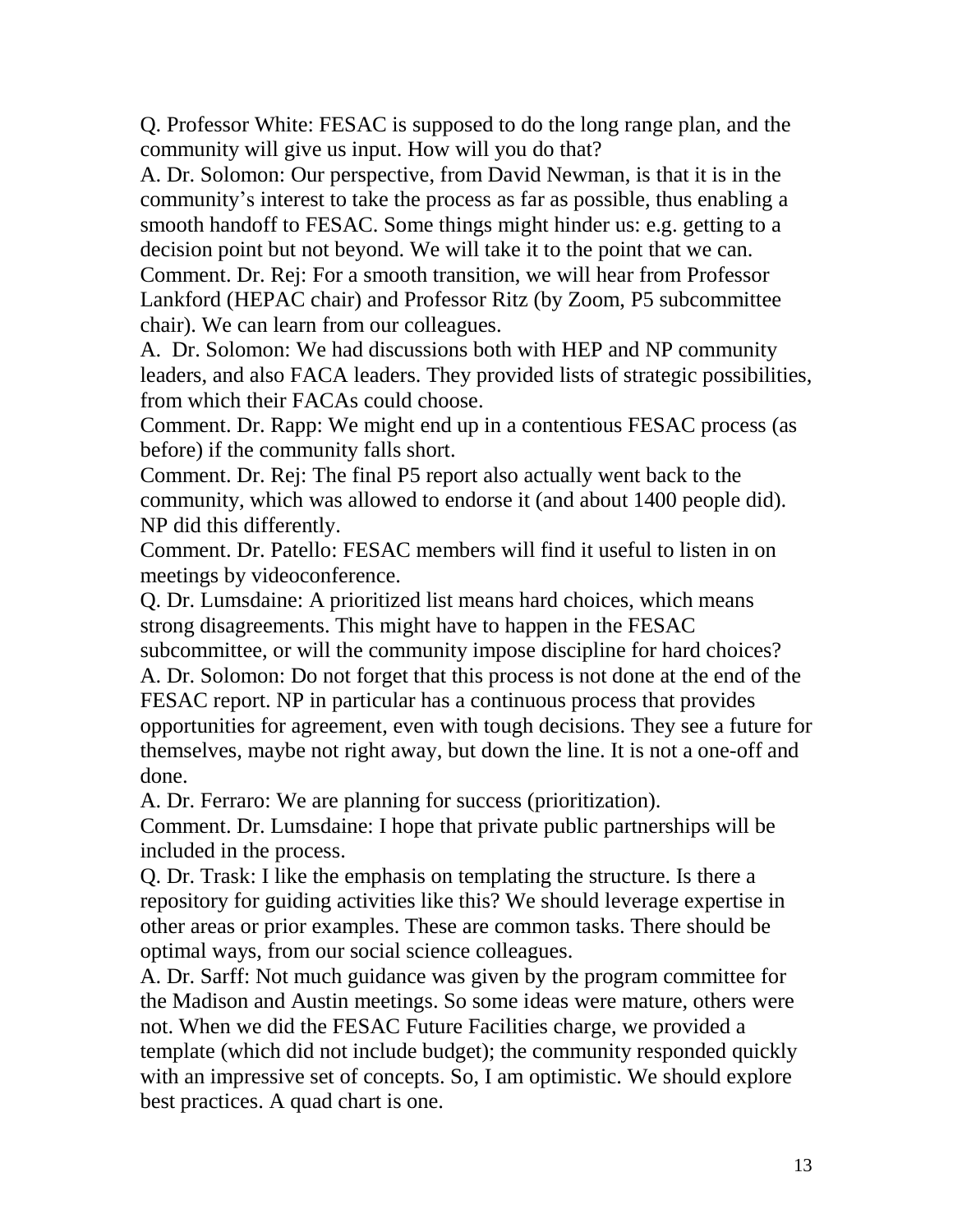Comment. Dr. Rej: I remember that committee. MFE folks were blown away with the quality of maturity of the high power laser concept. Q. Dr. Newman: Completing the community part of the process in a year is actually fast. Even if do not complete prioritization, it will still be successful. Fundamentally, FES will eventually make the funding decisions. We may not get community consensus before FESAC—but this will be a repeating process. If FESAC pulls from what the community says is important, the community will be satisfied.

Comment. Dr. Rej: Templates for the white papers are important. Costs may be pre-conceptual; perhaps, we should use a cost range. We can come in with a basis of estimate, so the cost range can be somewhat justified.

### **NAS Report on Opportunities in Intense Ultrafast Lasers: Reaching for the Brightest Light - Professor Howard Milchberg, University of Maryland**

- $\triangleright$  There are three pillars of the Extreme Light Infrastructure (ELI) project.
- $\triangleright$  There is a three-page summary of the NAS laser report.
- LaserLab-Europe started off as LaserNet-EU.
- $\triangleright$  Petawatt class lasers = above 100 TW.
- $\triangleright$  Combine PW lasers with x-rays or relativistic electrons or protons.
- $\geq 1999-2000$ : first petawatt laser (built at LLNL).
- $\triangleright$  It is eye-opening to visit the three ELI sites. They are impressive buildings.
- $\triangleright$  Two 10-PW lasers are now operational in Hungary. The Romanian facility mostly focused on nuclear physics. The Czech facility is multipurpose.
- $\triangleright$  ELI are stand-alone lasers. Combining intense lasers with existing infrastructure is essential for the U.S. to have leadership.
- $\triangleright$  What is the ballpark cost for a multi-PW laser? ~\$100M. High intensity sources (BELLA) are less expensive than high energy sources (NIF).
- $\triangleright$  What are the benefits of co-location with existing facilities? Intensity boost. Multi-mode probes (e.g., x-rays).
- There will be a Plasma Science Facilities Workshop at Maryland on May 20-21. NSF, DOE-SC, ONR, AFOSR are sponsors. Earl Scime and I are co-chairs. Almost all the program committee members are from HEDLP, except Mark Kushner.
- $\triangleright$  LaserNetUS = facilities built up by hook or by crook. There is not necessarily one dedicated grant to build them. There are funds operation and upgrades, and travel and supplies.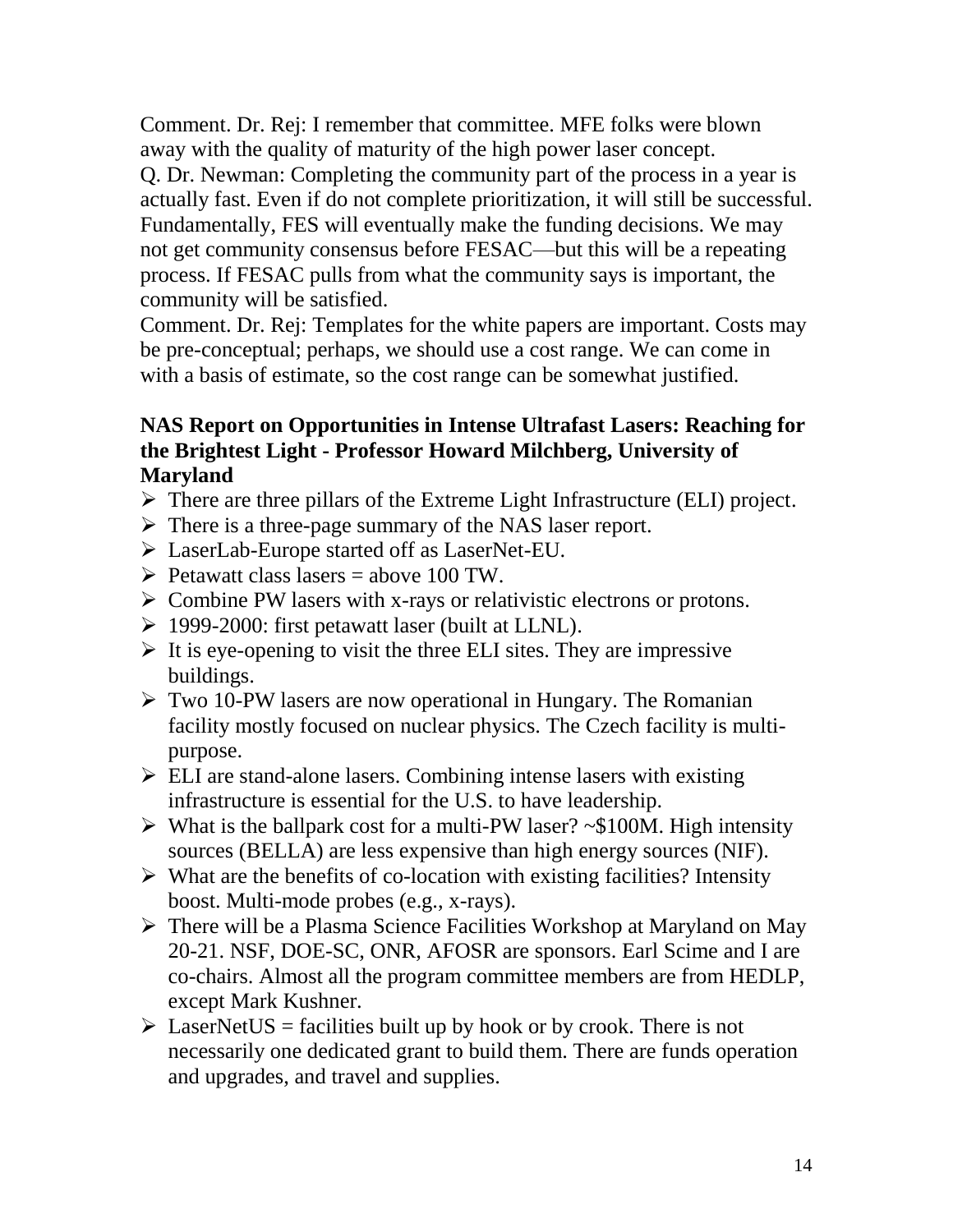# **Q&A: Dr. Milchberg**

Q. Dr. Cauble: Is there an official connection between the BLI workshop and FES planning?

A. Dr. Milchberg: It is unofficial.

Comment. Dr. Rej: It is part of the FES HEDLP program.

Q. Professor Carter: Cross-agency stewardship was a recommendation. We do not want to constrain funding agencies, but how do we fulfill this recommendation?

A. Dr. Milchberg: Somebody has to take the lead. DOE was natural to identify for this role. Then, scientists get involved. The process has to follow the content (science). Intense ultrafast laser research attracts students, and then agencies come along for the ride. That is the usual way things happen. Comment. Dr. Phil Bucksbaum (remotely from Naples, Italy): There is clearly a need for coordination among SC program offices, from HEP (accelerators), BES (facility steward), NSF (plasma community), and NNSA-sponsored labs (with interesting facilities for co-location). An example from the AMO Decadal Study: NSF and DOE-BES are cosponsors. Coordination is key. Clearly, the interest level has been demonstrated to be high.

#### **Experience in Long-range Planning for the Nuclear Physics Program - Dr. Donald Geesaman, Argonne National Laboratory**

- From 2012-2015, I was chair of NSAC (both DOE and NSF).
- $\triangleright$  I have personally participated in five of these LRPs.
- $\triangleright$  Typically, there has been 15-18 years between a recommendation and starting a funded project with Congressional support.
- $\triangleright$  I participated in the 1983 LRP at age 33. (Currently, I am 69.)
- $\triangleright$  Demonstration is key to a bench scientist, that the program office listened to LRPs and helped deliver major initiatives.
- $\triangleright$  Our recommendations are about capabilities, not a particular machine or site. We allow the program office to issue a solicitation.
- $\triangleright$  Lab directors go to the Hill together and support the LRP.
- Your charge assumes continuing funding for ITER. Once, a program manager assumed that the electron accelerator would be built, so we did not mention it. Congress got very confused.
- $\triangleright$  The 2015 LRP had EIC. I convened a panel chaired by Ed Temple for a cost estimate. This was very helpful because there is always someone who thinks we can do it on the cheap.
- $\triangleright$  Choose subcommittee members so everyone feels they have a champion on the subcommittee.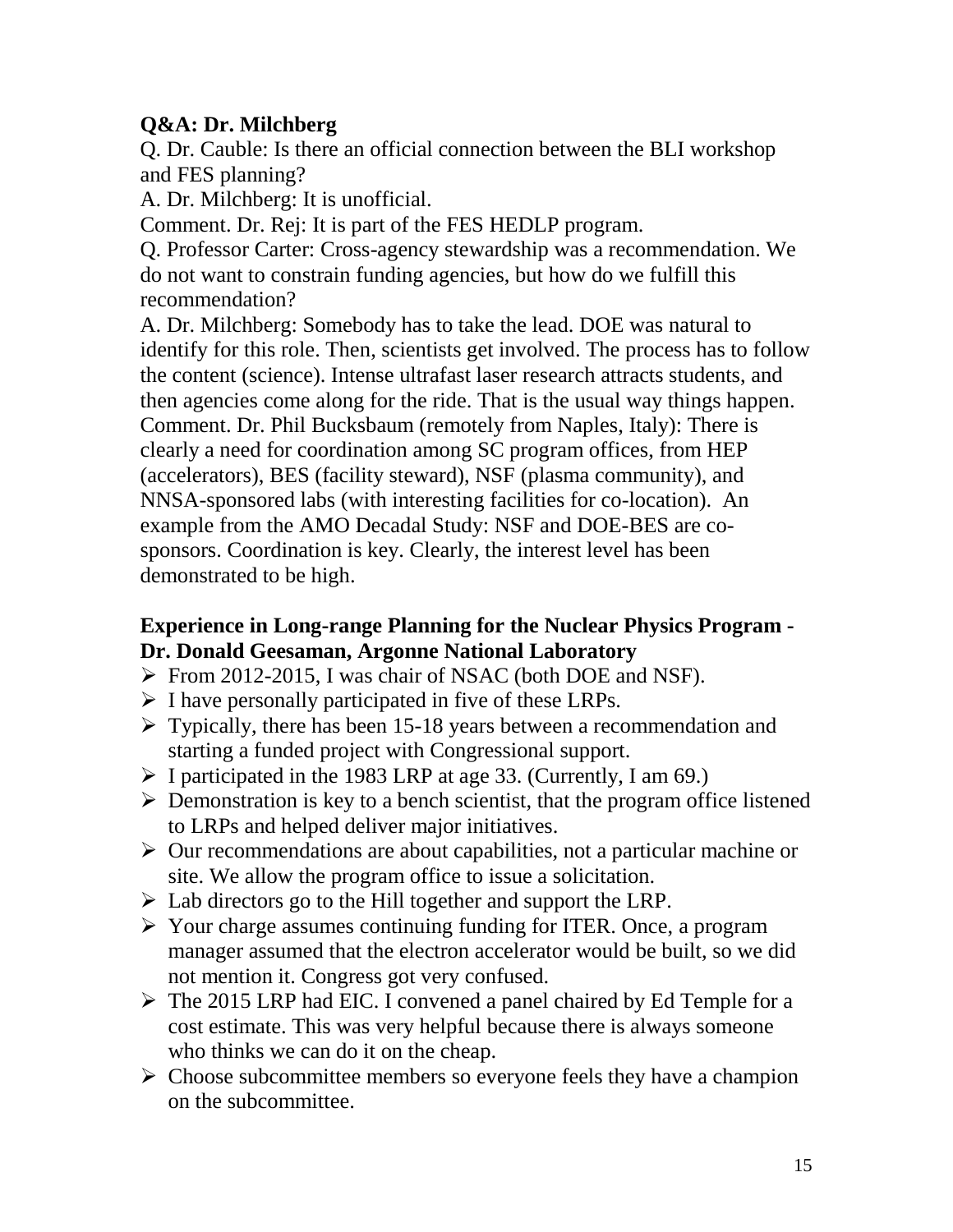- $\triangleright$  Have we left the field in a state that is sustainable?
- $\triangleright$  Some LRPs were asked for interim reports to fit with congressional budget schedules. But, in 2014 the charge did not include that.
- $\triangleright$  There was a joint meeting of the APS-DNP with the Japanese Physical Society in Hawaii in October 2014.
- $\triangleright$  It was a resolution meeting in an isolated place. The first part was open, and the second part was closed. We froze the wording of the recommendations.
- $\triangleright$  The draft report was reviewed by wise women and men (not as rigorous as the NAS process).
- $\triangleright$  Many of the topical areas in NP are identified with a major facility. Fundamental Symmetries has no facility or institution, so they discussed how to get visibility. We had one ad hoc meeting on simulations.
- $\triangleright$  We copied (freely adapted) words from white papers for the LRP.
- $\triangleright$  P5 was asked to comment on the individual projects. The LRP was not. We find it unhelpful to have each individual project as a recommendation.
- $\triangleright$  Recommendations from the last LRP are all being implemented.
- $\triangleright$  There were lower cost initiatives in theory, gamma ray tracking, and accelerator R&D.
- $\triangleright$  We can set priorities under the pressure of budgets.
- $\triangleright$  We had no votes, except for details on the choice of words. (In previous LRPs, we had votes on the relative priorities of various initiatives.)
- Leptogenesis: neutrino-less double beta decay could provide evidence for explaining the preponderance of matter over antimatter in the universe.
- $\triangleright$  EIC will tell us the role of gluons. It is expensive, so it was deferred a while, since both RHIC and J Lab had recently been upgraded, and the community wanted to run them.
- $\triangleright$  NP had no major capital equipment funding in 2014 and 2015, which you can't do. You need seed corn.
- $\triangleright$  Concerning international context, we do not duplicate capabilities elsewhere.
- $\triangleright$  The LRP has to be aspirational. The 2013 NSAC report described how to implement the LRP in a more constrained budget environment.
- $\triangleright$  The LRP has never recommended closing facilities. Ad hoc NSAC committees responding to specific charges have done so.
- $\triangleright$  NSAC defined modest growth as 1.6% above inflation.
- $\triangleright$  We saw NSF as the home for midscale instrumentation support.
- $\triangleright$  A flat budget of \$600M is still a lot of money. With that budget, we should be able to plan a sustainable program.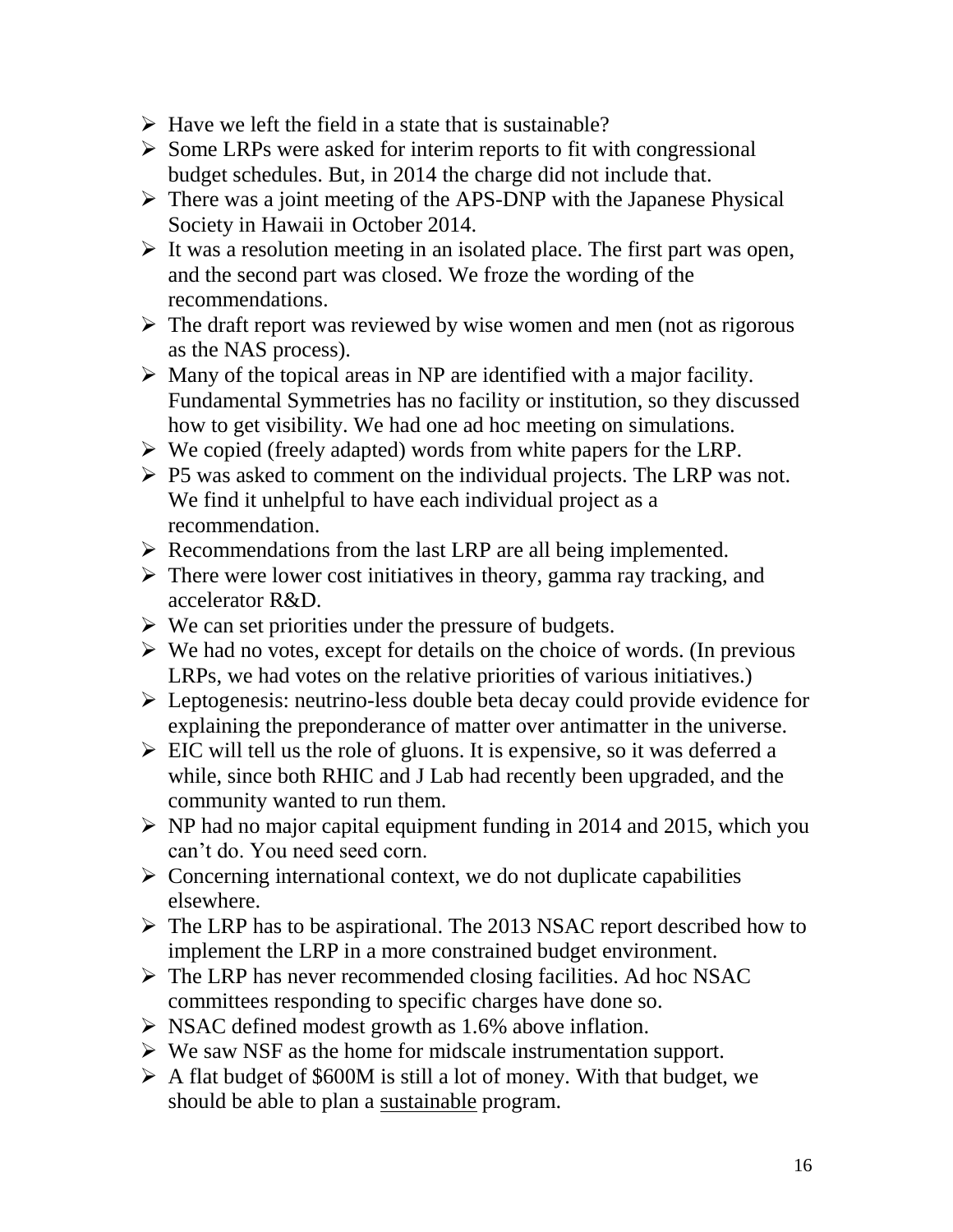- $\triangleright$  The 2014 P5 did not have the ILC as the first priority, and I think that was a major reason why that report was well received. FES has a similar issue with ITER, fitting it in the budget scenarios.
- $\triangleright$  Give serious thought about how to build trust between funding agencies and the community.
- $\triangleright$  NP does its Decadal Survey out of phase of its LRP. The Decadal study follows the priority recommendations of the LRP, just fleshes them out.
- $\triangleright$  We held the Resolution Meeting at Outer Banks, NC, where the Wright Brothers flew at Kitty Hawk.
- $\triangleright$  Do the FES long range planning now, so you are set up to do it again later.

### **Q&A: Dr. Geesaman**

Comment. Dr. Rej: The LRP is different from P5 in that NSAC starts writing assignments early.

Q. Dr. Greenfield: Do you assume access to international facilities, or just read their papers?

A. Dr. Geesaman: We have a series of projects lined up, so the next project might catch roll off from the preceding one. Of course, there is no guarantee due to the vagaries of congressional appropriations. But we need to be prepared.

A. SNS rolled off, and five nano-centers were ready to go.

Q. Dr. Groebner: Is LRP continuous, or episodic?

A. Dr. Geesaman: The latter. After 2007, the next one was 2015. It is bad to do the LRP when your budget is going down. The 2013 budget faced a precipitous drop; there is no way to inspire a community when budgets are dropping! We have a very good corporate memory of what happened before. If do your LRPs too close together, not much has changed. We have a different ad hoc committee for each LRP. There are winners and losers in the prioritization process, but the community has lined up behind the LRP for 30 years. You have to convince the community what is good science. People start moving to other projects when they see how it is going. Q. Dr. Groebner: How did you get to the point of a culture and an institutional memory?

A. Keep in mind how you will do things again as you do it now.

Q. Dr. Newman: I understand why you have trust now. What about 30 years ago? How did you overcome trust issues in the community?

A. Dr. Geesaman: My boss in 1983 voted for RHIC, and a year later became director of LAMPF, the losing facility at LANL!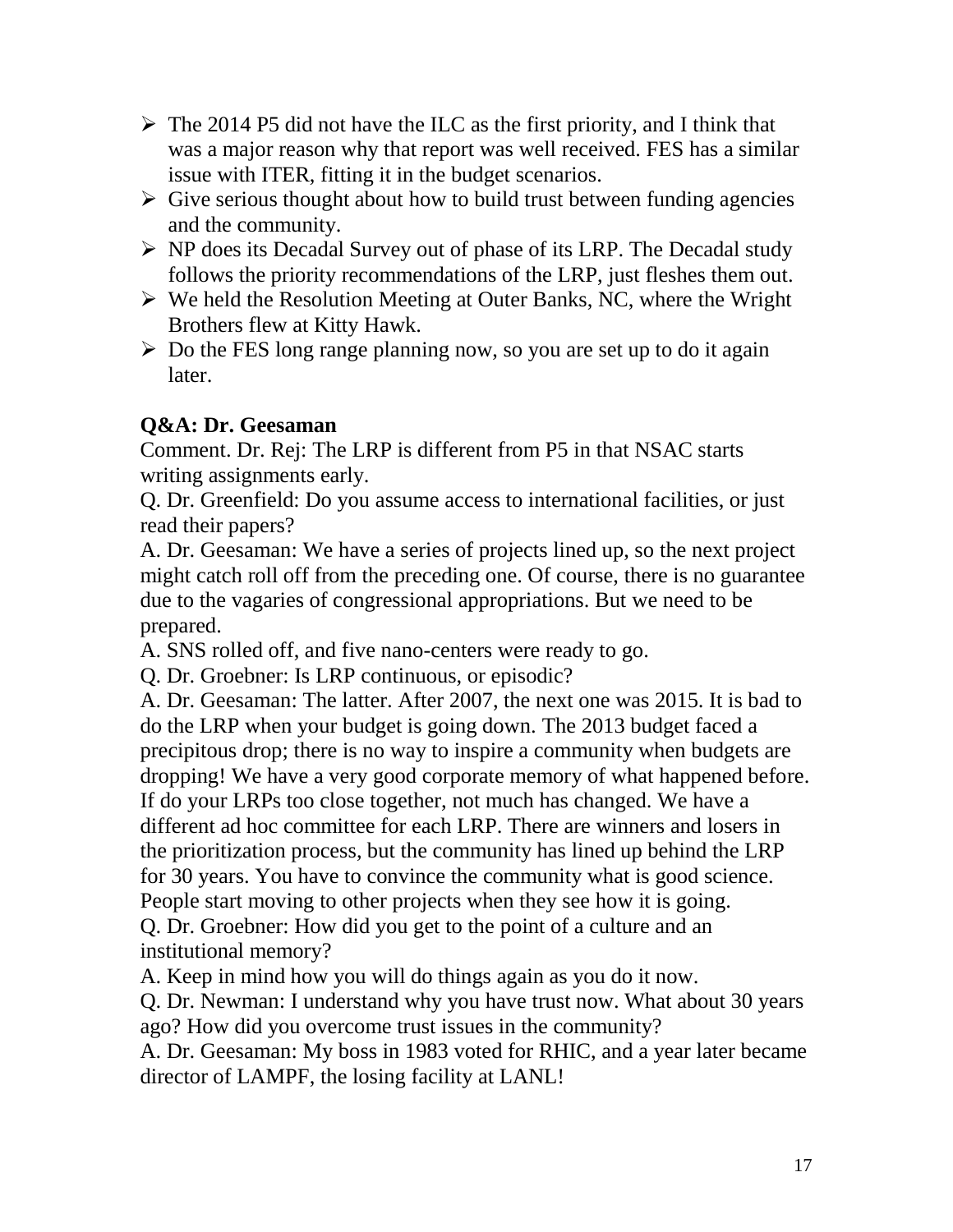Q. Professor White: The FES community has tension between application and science. Is this tension in your field? What about private public partnerships in NP?

A. Dr. Geesaman: NP is discovery science, so no. We take credit for applications, but they do not directly drive the LRP. It did indirectly help FRIB as a contributing factor, for isotope production, which is now NP's responsibility. There are only two things the government is allowed to see: money (for other countries) and isotopes.

Comment. Dr. Rej: Isotopes, and maybe advanced computing and FES, are the only examples of public private partnerships I can think of.

A. Dr. Geesaman: And accelerators. But, your charge is qualitatively different. I agree.

Q. Professor Terry: You have maintained a healthy balance between laboratories and universities. That is a concern for us, about the role of universities going forward. Has that been specifically addressed in the LRP, to have healthy balance?

A. Dr. Geesaman: There are six accelerator facilities, with roles in science areas and workforce development that are always called out in LRPs. Upgrades for these (such as the national superconducting cyclotron

laboratory) are also included. This has been discussed both in the science section and the workforce development section.

Q. Dr. Patello: What is the role of agency members in a 16-member committee? Did they set priorities or just observe?

A. Dr. Geesaman: Observers. Sometimes, we asked Tim Hallman questions. Tim explicitly forbade his people to speak. The value of having them in the room was so they understood nuances of the discussion—but I did not want them to speak. I only allowed some private comments to me about what might have been missed.

Q. Professor Carter: Building trust. Winners and losers, there are other opportunities for losers at international facilities. Losers participate in winning projects.

A. Dr. Geesaman: Generally, the losers represent powerful physics capabilities, so a project going forward would be foolish not to involve them. NP appreciates this point of view. ANL competed with Michigan State for FRIB; we lost. NP encouraged them to include ANL in the project, and it has happened.

Q. Dr. Rej: What about universities? There was a consolidation of facilities (Yale, MIT, Cornell, Texas A&M).

A. Dr. Geesaman: Generally, the scientists realized that scientific opportunities were larger at other facilities, and to compete they needed to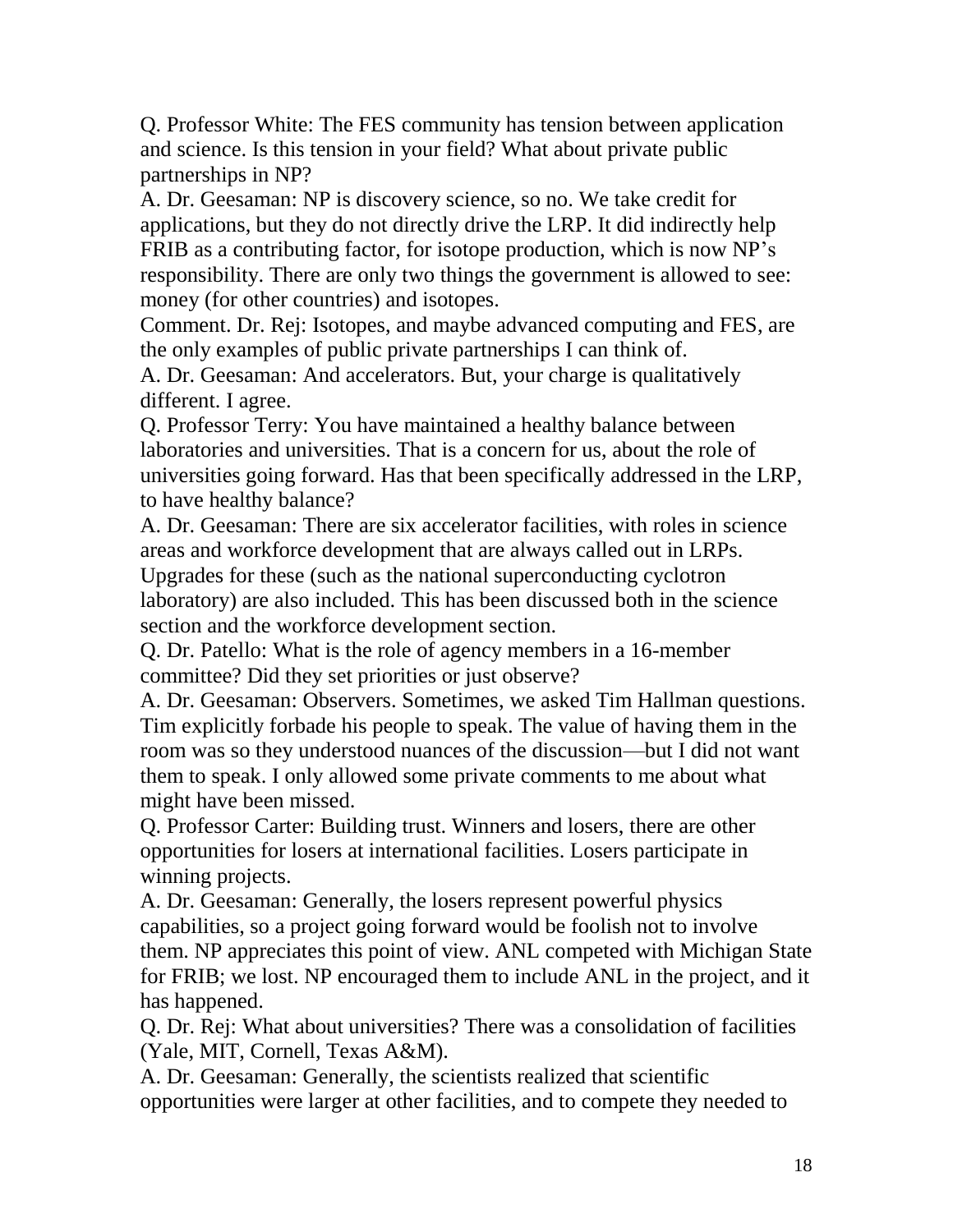move or upgrade their own facilities. Nuclear astrophysics measurements need very long beam time; there is not enough time at labs, but it can be done at universities, and they have become proficient at it.

Q. Dr. Cauble: The LRP recommendations sound too broad. Were facilities the main drivers?

A. Dr. Geesaman: But, it is a natural process to build, exploit, and then move on to new facilities. Neutrino-less double beta decay was pushed by universities.

Q. Dr. Lumsdaine: In your schedule, there is only 12 months from the charge to the Resolution Meeting—probably thanks to institutional memory. Is that the whole story? How could we shorten our process?

A. Dr. Geesaman: Do not wait until the community process is over to put together the FACA subcommittee. They listen more carefully. Yes, HEP did it better than NP, and they took two years. NP did it in six months once, but that was not preferred. Unless there is a decision that needs to be made now, or some opportunity will be lost, I think you should take your time and use this opportunity.

Q. Dr. Lumsdaine: What about conflict of interest issues?

A. Dr. Geesaman: We knew the conflicts. We worked hard to quantitatively balance people associated with certain interests. We let them vote! But, when NSAC considers the report, we have to be careful.

Q. Dr. Knowlton: What are the different roles of NSF and DOE in your process?

A. Dr. Geesaman: The NSF motto is: We only respond to proposals (except for facilities). They are less willing to commit to budget projections or to provide budget information. NP and NSF funding are comparable. In the past, NSF funded Michigan State at \$10M/year; the importance of that work was always mentioned in the LRP. When Michigan State moved away from NSF funding, we talked about how to find another project for the NSF funding; eventually however, we settled on midscale instrumentation. In 1983, the NSF budget was one third the NP budget; now it is 6%. It is almost the same in as-spent dollars now as in 1979. So, the NSF budget is much less consequential. NSF program directors work hard to find projects where NSF can have an identity.

A. Dr. Geesaman: I suggested to the panel that recommending specific physics capabilities was better than recommending a certain facility. Q. Dr. Groebner: In our community, scientists are associated with a device. A. Dr. Geesaman: It is the same in NP. J Lab has 1500 users, 900 from the U.S. NP has distinct communities! The MIT accelerator closed down in 2005, leaving only Jefferson Laboratory.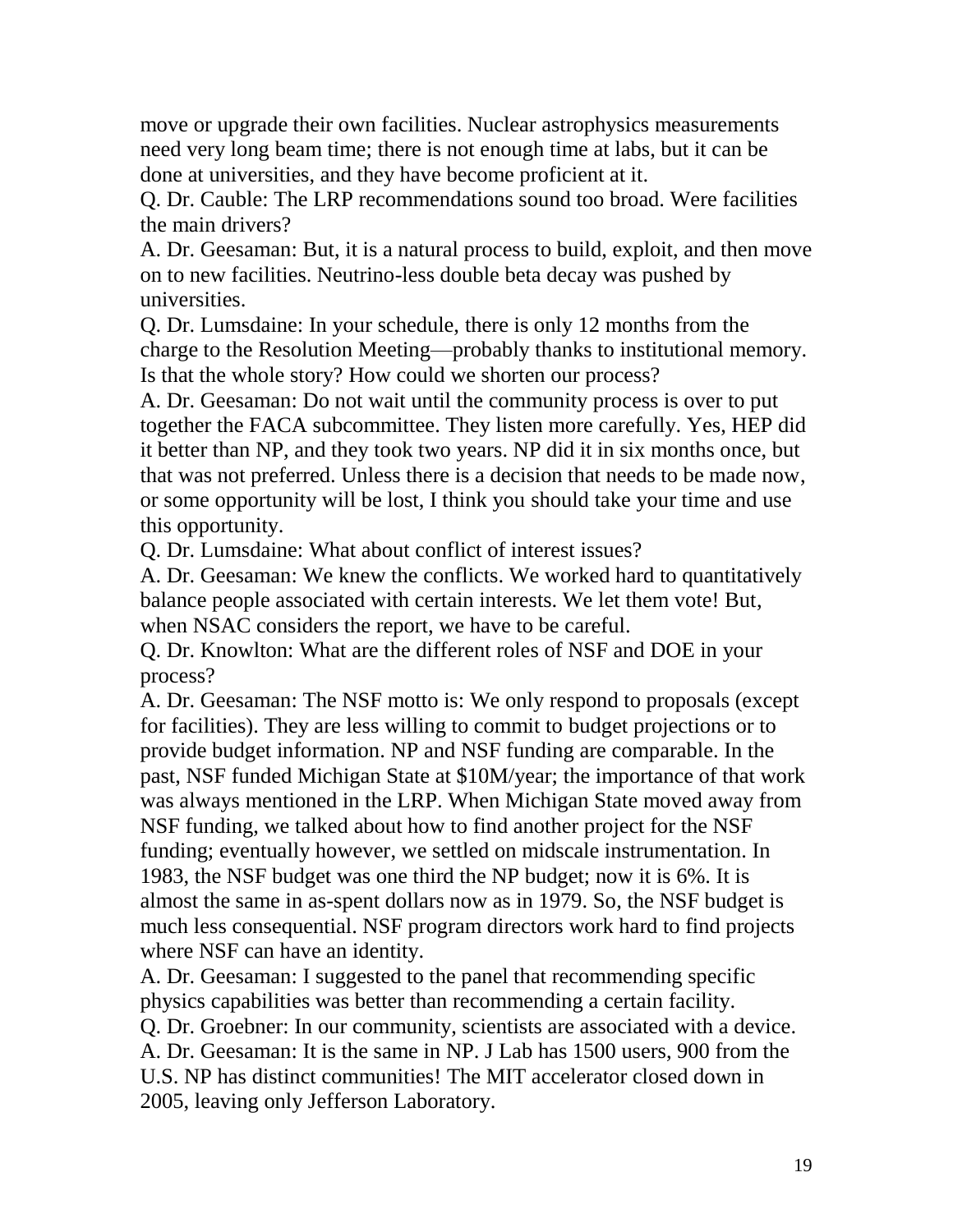Q. Dr. Groebner: Do the local people just support the machine, or also perform experiments?

A. Dr. Geesaman: The latter.

Q. Dr. Newman: Science or facilities?

A. Dr. Geesaman: Every facility is interested to propagate its own future, so they sell their science case. But, it is looked at carefully by the whole community.

Q. Dr. Newman: Concerning the lab-university divide, does the significant NSF funding historically make the difference?

A. Dr. Geesaman: It is important to have two funding sources. Some clever people play them off against each other! For the LRP to reflect both the science NSF is doing and what DOE is doing is important. But, NSF and DOE agree what the fundamental problems are—the same as in the NP Decadal survey. Certain facilities may exist only at certain universities or labs, but the science issues are universal.

Q. Professor Terry: Are there perils with budget scenarios?

A. Dr. Geesaman: Priorities under a constrained budget are different from those without constraints. We want the funding agencies to understand that we made choices. Make sure they understand the priorities in a realistic budget. Don't fool the community that priorities in the blue sky budget will determine it.

Q. Dr. Demers: You said that continuity is important to retain expertise. Do you explicitly consider continuity in the LRP? We are struggling with that with FES.

A. Dr. Geesaman: Not explicitly. We don't demand continuity. But, it is easy to show its advantages, especially in expertise. It is in the background of our thinking. I understand why you are struggling.

### **PUBLIC COMMENTS:**

Dr. Rej: please keep public comments to 5 minutes each.

# **Mickey Wade**

 $\triangleright$  Our field is at an historic moment. Many things are conspiring positively, so we can move forward aggressively. But, also time is a great threat. Presidential budgets have been a threat. How do we respond? The NAS BP report is a rallying cry. We have invested in ITER enormously—not just hardware, but much physics effort. We have had much time and effort in science, also technology. This leverages us to get to a burning plasma as soon as possible. Also, the NAS recommends a development program for a low-capital-cost pilot plant. International programs simply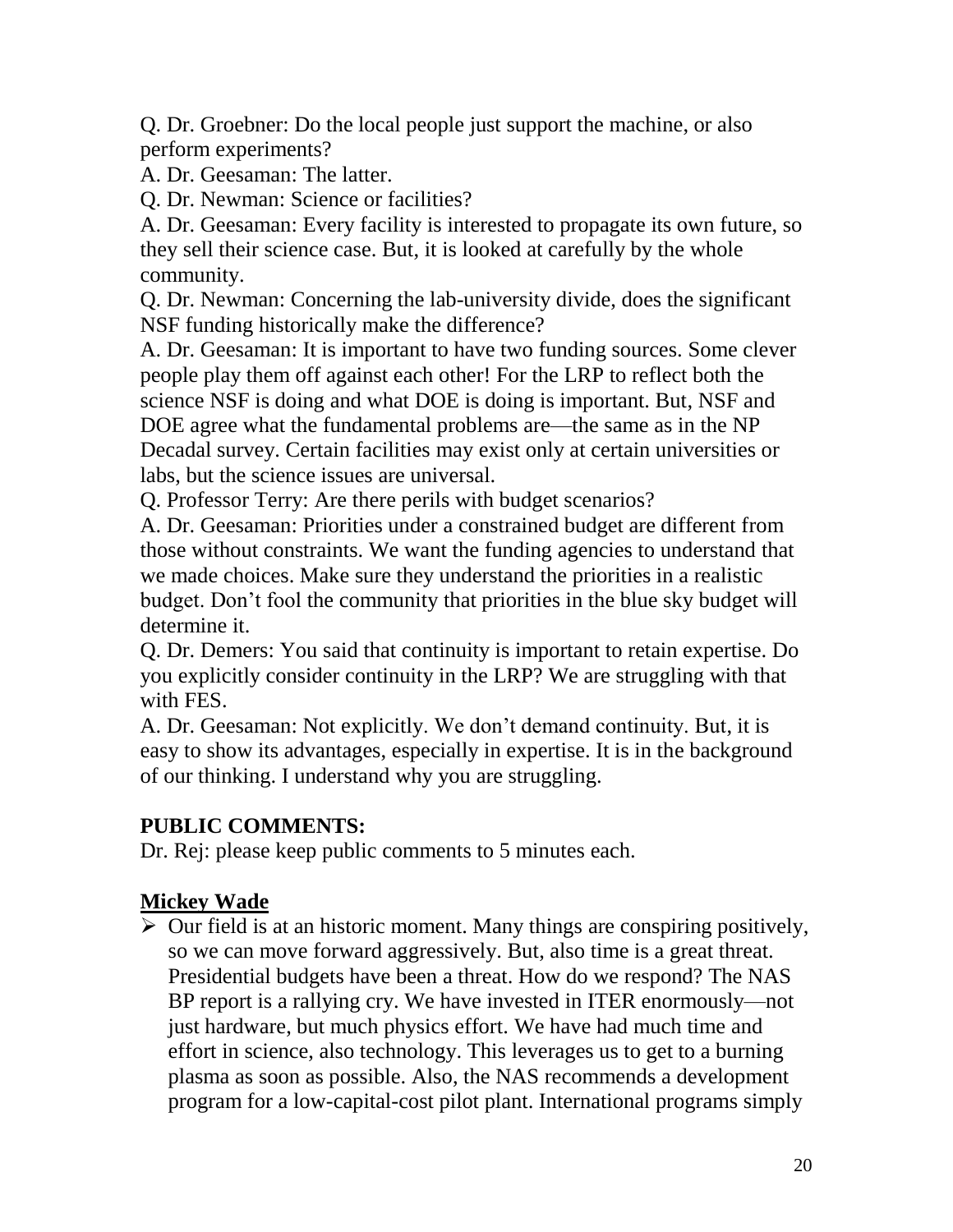look at extensions of current technology, whereas the NAS encourages us to use advanced technology developed in the U.S. to build at lower cost than larger devices.

- $\triangleright$  Over the last 15 years, we have been a science program. We have made enormous steps to predict what will happen in future fusion energy devices. We are ready to take the next step.
- $\triangleright$  The NAS sets us up to do that. The most important statement is: Now is the right time for the U.S. to make plans to develop electricity from fusion for future U.S. energy needs.
- $\triangleright$  Keep doing fusion science, but apply to energy needs. We have an audience. Capitalize on it.

# **Mike Zarnstorff (for Steven Cowley)**

- $\triangleright$  The NAS report is beneficial. It provides a good basis for going forward.
- $\triangleright$  It is important to identify during the community process what are key new facilities, to lay the basis for a compact pilot plant in the future. We should explore new designs for new facilities to keep the field fresh and the U.S. competitive.
- $\triangleright$  It is important to set up a national design team to put proposals on a common costing and design basis, either for the community process or the FESAC process. It is hard to judge concepts at the pre-conceptual stage.

# **Allan Stone (HEP)**

- There are resources: My colleague Michael Cooke and I. Also in NP.
- $\triangleright$  My job now is to solve problems. I have been dealing with the implementation of P5. I manage the budget, at the macro and micro levels.
- $\triangleright$  P5 has been enormously successful, but it also has faults. The implementation could have been better. Understanding the total cost of the program is vital, not just knowing the tools. Will you have the workforce? It is not scalable by inflation. The labs are using old infrastructure. We should leverage with what already exists.
- $\triangleright$  We had a young clamoring P5 contingent in our community—not just assistant professors, but also graduate students and postdocs.

### **Steffi Diem**

 $\triangleright$  There is an early career fusion scientists' forum. I am one of the organizers. I will read our statement. It concerns two of the NAS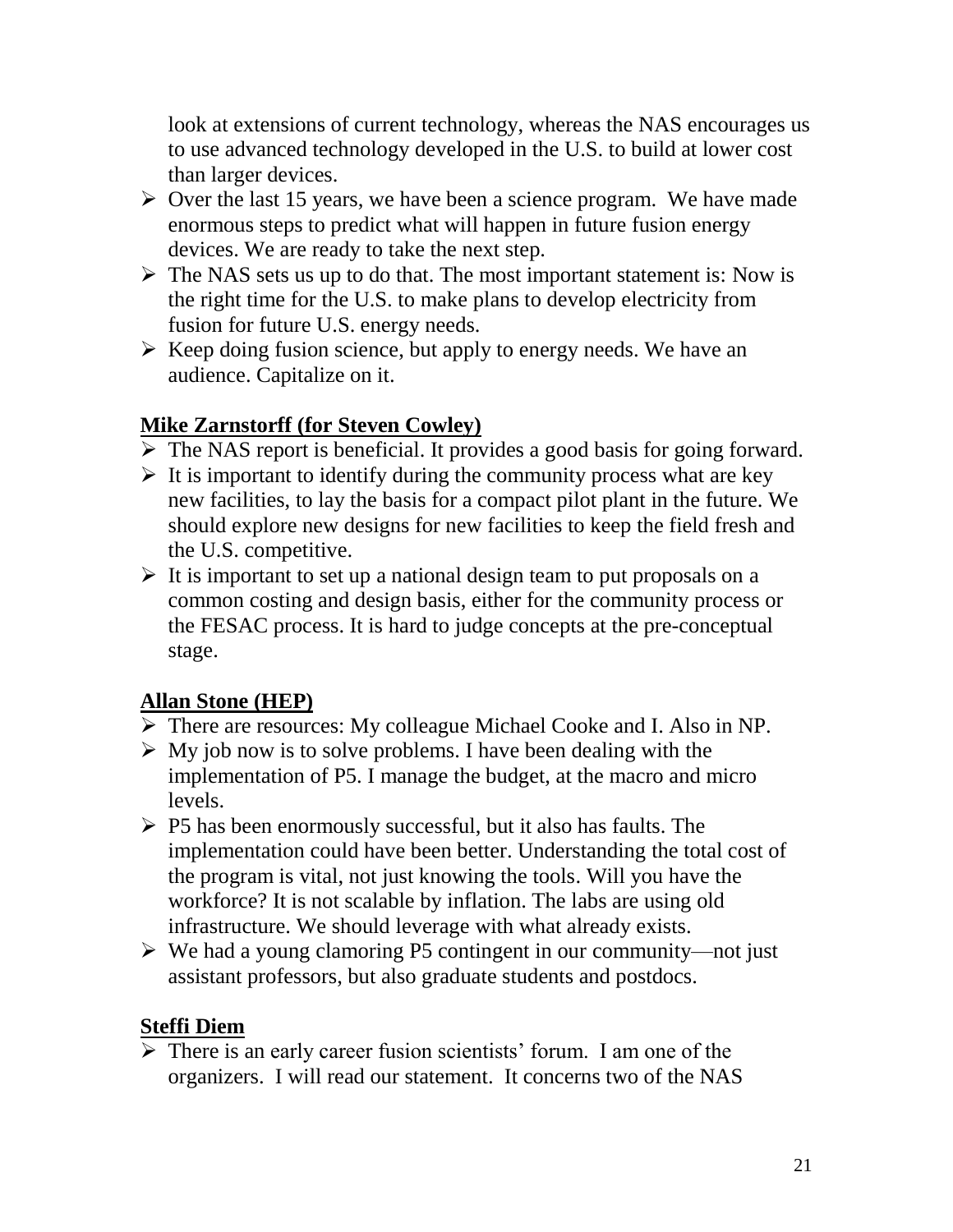recommendations. We are also considering other recommendations. The statement is posted on the FIRE website.

# **Martin Greenwald**

- $\triangleright$  The messages for both FESAC and those organizing the community activities are that they have to work together closely.
- $\triangleright$  First message: Imbue everyone with a sense of urgency. There is support at high DOE levels and support in Congress. The Madison and Austin workshops had a sense of urgency. Harness that. If not, the window of opportunity will close. Other countries are building facilities, initiating programs—many of which were first articulated in the U.S. but not acted on. The long range context for our program is important and has to be weighed, but the plan and activities have to be actionable and timely. Don't let our focus on what we might do in 20 years keep us from considering what to do in the next five years. The danger is that we have a program that needs breadth and depth, but we get absorbed in the twist of field lines for a machine twenty years from now.

# **Matt Miller**

- $\triangleright$  I amplify the earlier comment about tension between science and practicality. We want to see fusion become part of the zero carbon portfolio. I am pleased by the NAS comments about a small compact reactor. Capital cost is not the best metric; total cost is better. But, the planning process must involve an expanded community, beyond those who plan long-term science activities. What you are embarking on is more than a long-range science program.
- $\triangleright$  I recommend to all the recently published biography of the Wright Brothers. This industry is at a Wright Brothers moment. They turned an art into a science. They turned powered flight from possible to inevitable.

# **WEDNESDAY, MARCH 13, 2019**

### **NAS Report on a Strategic Plan for U.S. Burning Plasma Research - Professor Michael Mauel, Columbia University**

- $\triangleright$  The FESAC TEC report was immensely important for our panel, since it described revolutionary ideas to reduce cost and accelerate progress.
- $\triangleright$  We had a great committee!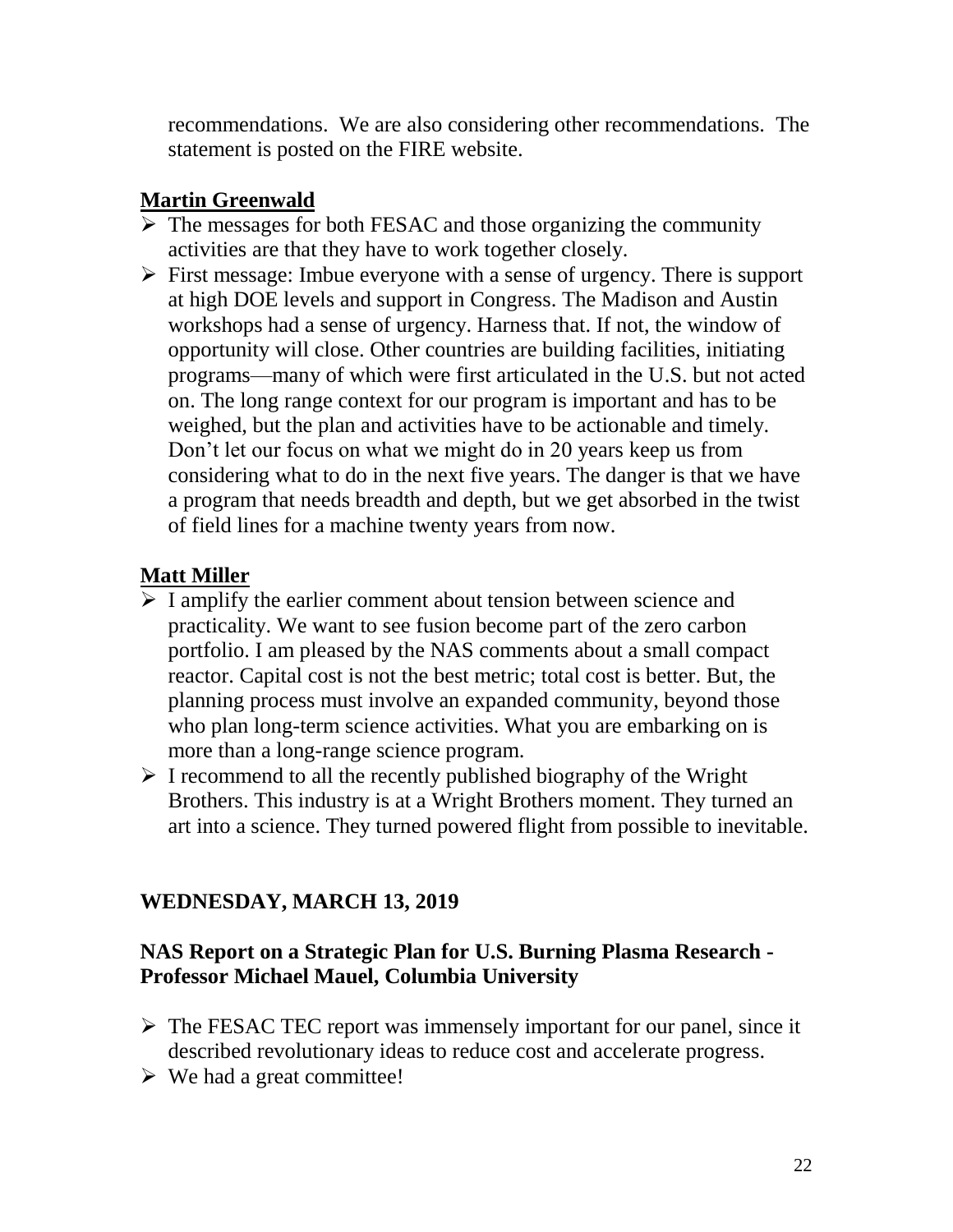- $\triangleright$  What set our readiness for fusion in 2004? We had a design and a testsize prototype. But, now we are building the real thing.
- $\triangleright$  Two main recommendations:
	- o The U.S. should remain an ITER partner as the most cost-effective way to gain experience with a burning plasma at the scale of a power plant
	- o The U.S. should start a national program of accompanying research and technology leading to the construction of a compact pilot plant which produces electricity from fusion at the lowestpossible capital cost
- $\triangleright$  Not just achieving Q=20, but achieving it and controlling it = a research facility. Establish the knowledge of a large scale facility.
- $\triangleright$  We are putting down a stake in the ground for the U.S. to pursue a small pilot plant (smaller than ITER), whereas other countries envision something larger than ITER.
- $\triangleright$  Our committee was not able to identify what are the cost effective programs, facilities, etc… That is left for the DPP/FESAC planning activity.
- $\triangleright$  The DOE graph about maturation of technology misses the international aspect (slide 20).
- $\triangleright$  Personal comments about the Decadal study and FES planning:
	- o Fusion is a big part of the Decadal study. There has been immense progress since the last Decadal study.
	- o The frontiers of burning plasma research require plasma science, materials science, etc…
	- o Innovations to accelerate fusion and lower the cost are important.
- The NAS report did not flesh out the details of near and mid-term priorities
- **FESAC** charge: The NAS said nothing about the broader FES mission to steward plasma science. But, we did recommend that now is the right time to embrace the energy goal. This strategic guidance from the NAS goes beyond advancing the scientific foundation. We are not just developing knowledge, but applying it.

# **Q&A: Professor Mauel**

Comment. Dr. Rej: It is really clear what the next steps must be. Comment. Dr. Greenfield: Excellent report, very useful. There may actually be a chance to develop community consensus with this as a starting point.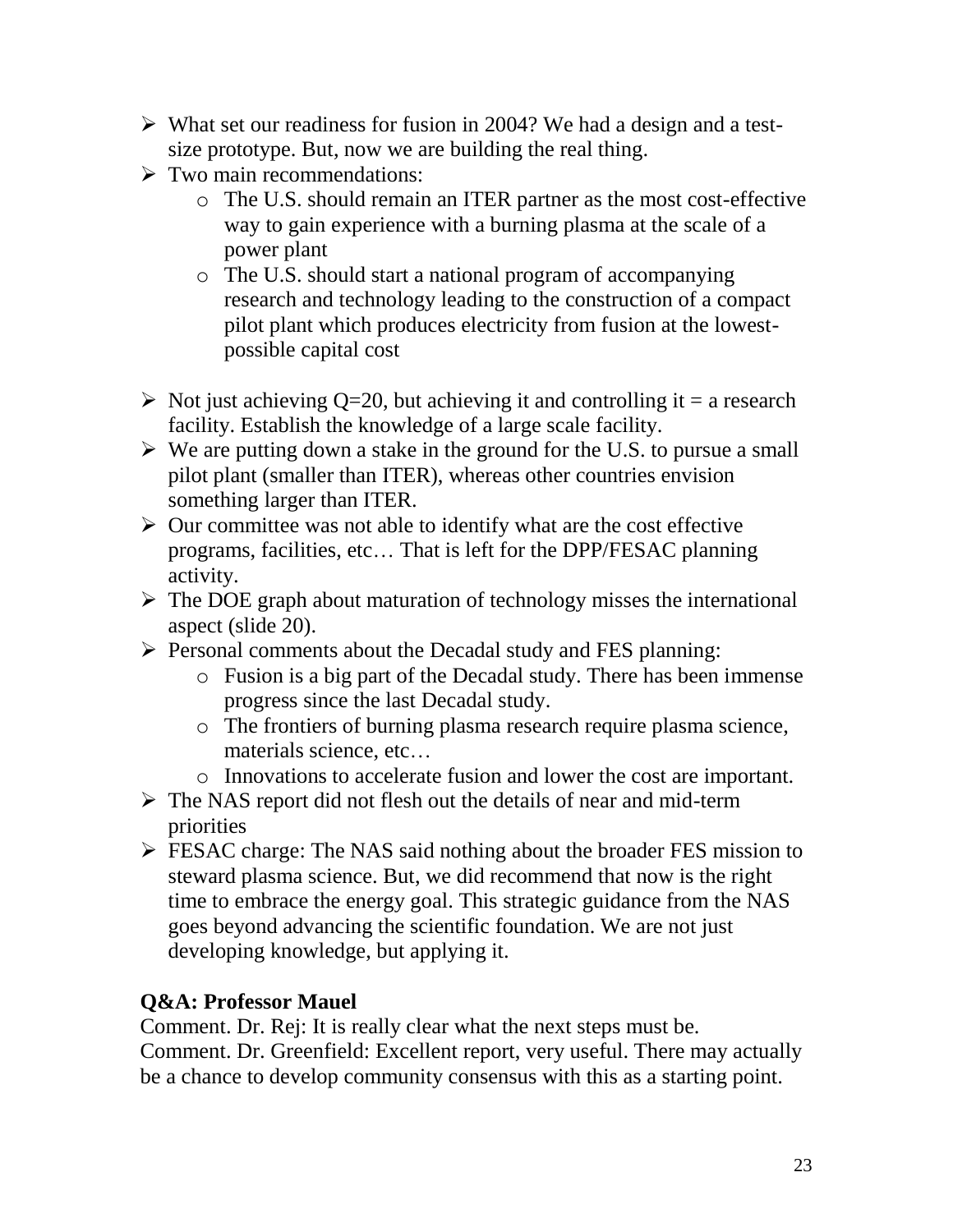Q. Professor Terry: You singled out the FES structure for change. What about NSF?

A. Professor Mauel: We did not spend much time thinking about NSF support for the mission of developing fusion as an energy source. We did discuss the importance of partnerships to develop basic science and technology. We discussed FES partnerships with BES, etc...

Q. Professor Terry: It was striking yesterday that NP has a partnership with NSF. Fusion has struggled with establishing such a partnership.

A. Professor Mauel: We see partnerships as important, perhaps to do nuclear science.

Q. Professor Terry: The DOE report shows that universities are decreasing to zero. Is that healthy? Wisconsin does research in internal combustion engines to reduce particulates; this is continuing, important research. A. Professor Mauel: That graphic was hotly debated. How did this DOE report partition things? It was a cartoon. But, when things get commercialized, the fraction of lab and university research does decrease. The point we are making is that fusion is no longer in the Discovery stage, and there is growing industry interest.

Q. Dr. Rapp: Now is the right time to engage the energy mission, is what you said. A compact pilot plant is different from the international community. Substantial R&D is needed. Did you discuss tradeoffs between the urgency to get electricity production versus technology development? A. Professor Mauel: We did not discuss urgency. Some colleagues feel we have to go fast to make a change in climate change. But, that was not part of our charge. We considered the challenges. We see no way to do it faster than what we suggest. We are not too late in the race for clean energy. It is a marathon.

Q. Professor Carter: Your committee has done an amazing job. I look forward to working on this. How should universities be engaged in the program?

A. Professor Mauel: The community has to weigh in on these questions. Our report did not answer this. My own personal opinion is that fusion has been so successful that the scale of our research is growing. Almost all ways to make progress in fusion will be through partnerships with something larger. HEP has made that transition quite successfully. We have to do the same thing in MFE. University folks can also get involved with industry. The success of fusion is motivating this change. But, the importance of a diverse university community and its ideas are essential. I have built small fusion experiments. I no longer look forward to that. Now, we want to collaborate with national centers that have real impact on where fusion is going.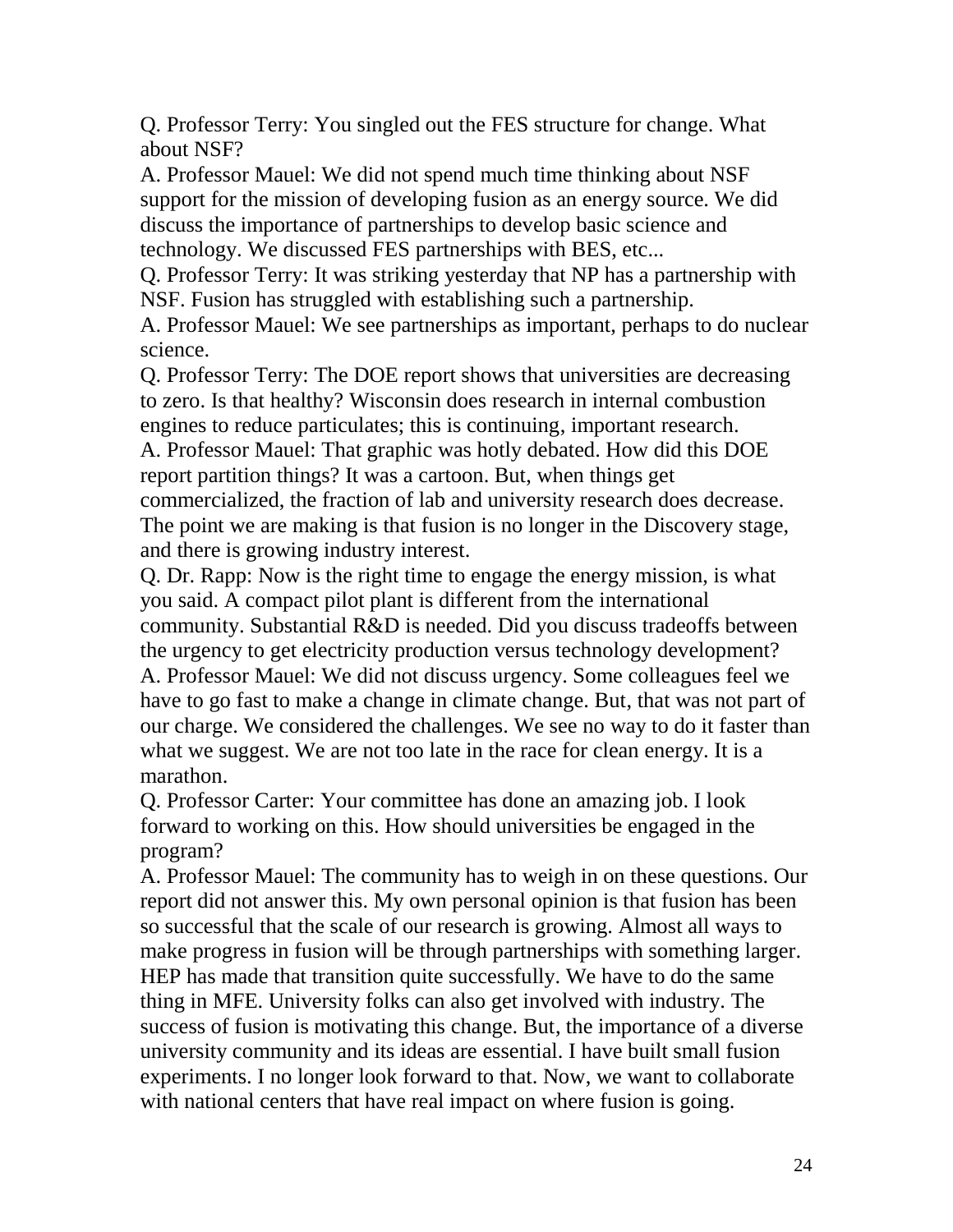Q. Professor Carter: What are your thoughts on coordination with the Decadal study and FESAC?

A. Professor Mauel: I am not quite sure. You guys on the Decadal panel have a big task; you have to listen and discuss, but you cannot reveal your findings until the end. You should incorporate the best ideas.

Q. Dr. Reyes: Most feedback I heard was positive, which surprised me! What were the weaknesses and shortcomings pointed out to you? Is there any theme that the panel did not consider? Then, FESAC can consider this. A. Professor Mauel: I cannot discuss private conversations. But, what more could we have done to make the report clearer or engage the community? I am not sure—we worked hard. But, I think the community should have learned from this process. The Madison and Austin workshops were incredible. Thanks to Mickey Wade. After the Austin meeting, the organizers selected conveners to write technical white papers—those were even more important. There were technical analyses with references and statements that we could quote. That was an important step. They were not peer reviewed of course, but were very useful for us. The details in those white papers were specific, and therefore helpful.

Q. Professor Pedersen: It is an outstanding report, with a real vision. You did not try to decide details (aspect ratio for example), and that was useful to get consensus. We can learn from your process. But, let me ask about one place where you might have been too specific: focus on size, rather than reducing capital cost. The latter is what would really benefit fusion. It blocks out progress that fusion devices are too expensive. Maybe small is what is needed to be lower capital cost.

A. Professor Mauel: That is a fair comment. But, we need details. We need to do design studies. Capital cost is of course the preeminent thing. We said compact because in most discussions about what follows ITER, lower capital cost is compact. But, there might be innovation.

Q. Professor Pedersen: There is a correlation, but it is not one to one. A. Professor Mauel: We debated whether to include the balance of plant for the cost of electricity. There may be innovations there too.

Comment. Professor Pedersen: Correct. What is impressive about the ITER site is not the size of the tokamak, but the amount of concrete!

Q. Dr. Cauble: Concerning the DOE graphic, this shows technology. What about the science piece? Does that become less important as time goes on? A. Professor Mauel: I like what you are saying. We used the graphic to illustrate the growing importance of industry.

Q. Dr. Cauble: The report has two major recommendations: stay with ITER; do something completely different. The latter—just to be different from the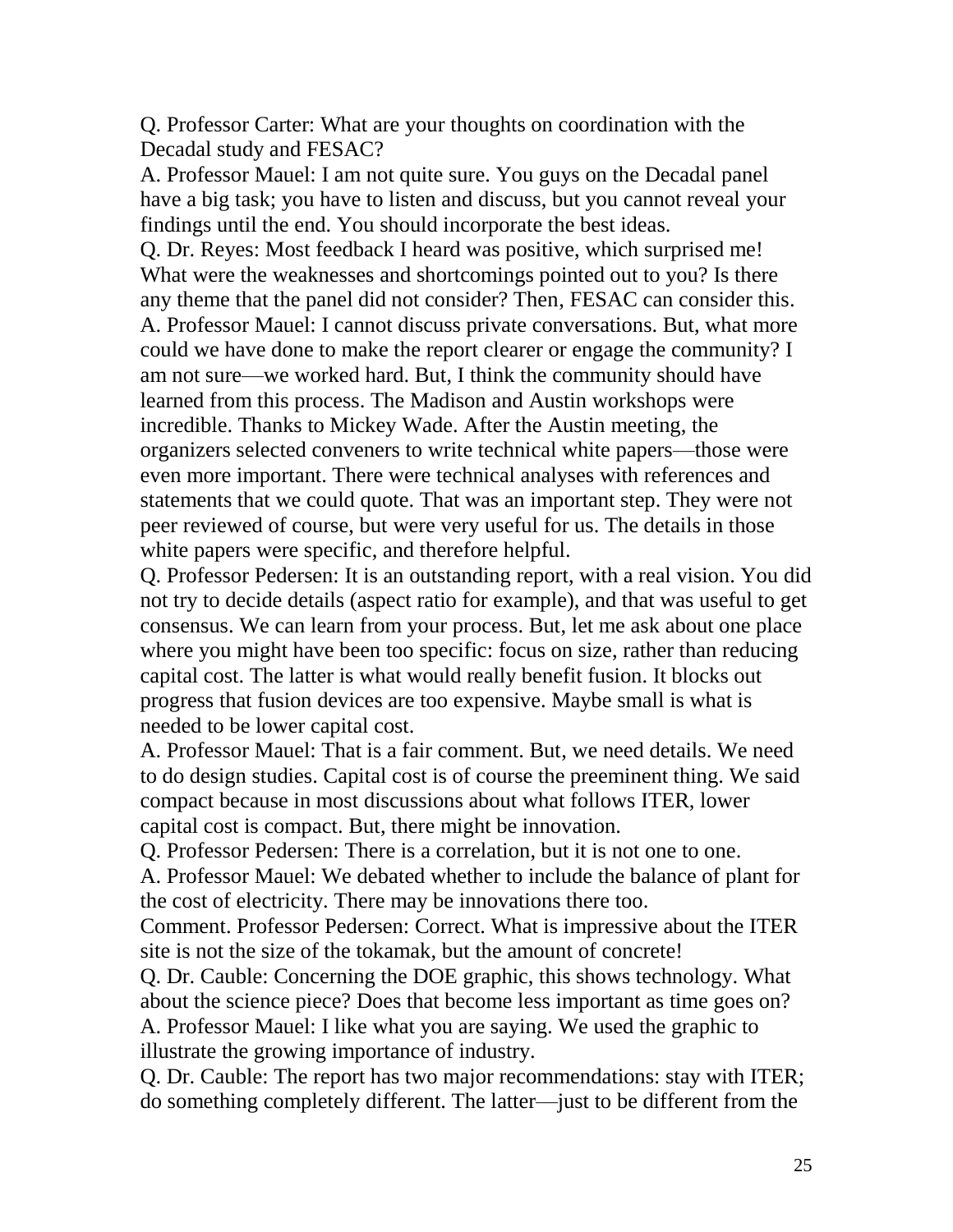EU and Asia. What is the timescale? A power plant is a multi-decade issue. The two recommendations seem disconnected.

A. Professor Mauel: Doing something different was not what the committee intended. We want to produce fusion at the lowest capital cost, with advanced physics and engineering, the knowledge we have. This research has to be done in parallel, since it is more advanced.

Comment. Dr. Lumsdaine: It is an exciting report. The DOE graphic misses the technological Valley of Death, in going from university/lab to industry, often for reasons unrelated to market capacity or technological understanding.

Comment. Dr. Knowlton: I see a continuing role for innovation even as we move into maturity.

Q. Dr. Wirth: Thanks to Mike and Mel for chairing the committee. They were able to take divergent points of view and reach consensus. You co-led Snowmass and now the NAS study. Do you have any advice for FESAC and the community activities to ensure we do not lose momentum?

A. Professor Mauel: Thanks. For DPP and FESAC, please recruit young, bright, energetic people! This takes me back to Snowmass 20 years ago when I was their age. Twenty years ago was a different time. Congress had told us to get out of ITER. We were aimless. We tried to recover by establishing a science basis for ITER. We presented to the Charlie Kennel FESAC panel. But, fusion is totally different today. Not a 40% cut. The biggest experiment was almost built. There was a big U.S. budget. The strategy was looking to fusion. The times are different. Jerry Navratil and Ned Sauthoff organized the second Snowmass, which was more successful. It analyzed technology options of specific proposals: they were science and technology focused, and we compared options. This led us to where we are today. So, my advice is to keep it focused on science and technology options. Compare them side by side. Not just vague crosscutting themes, but specific options of what to do.

Q. Dr. Verboncoeur: Concerning the DOE graphic, I don't buy the doom for universities! Look at the piñata graph as a distribution function of participant level, and a distribution function of technology development. I think the statement "the time is now" is crucial to articulate. It guides how the money flows. Carbon is an important driver. Energy is very cheap now and for the foreseeable future, with new techniques. Carbon runs counter to that. But, we need to argue science readiness and technology readiness, which are two elements.

A. Professor Mauel: Our committee talked about engineering science. There is a science of engineering, especially for first of a kind things.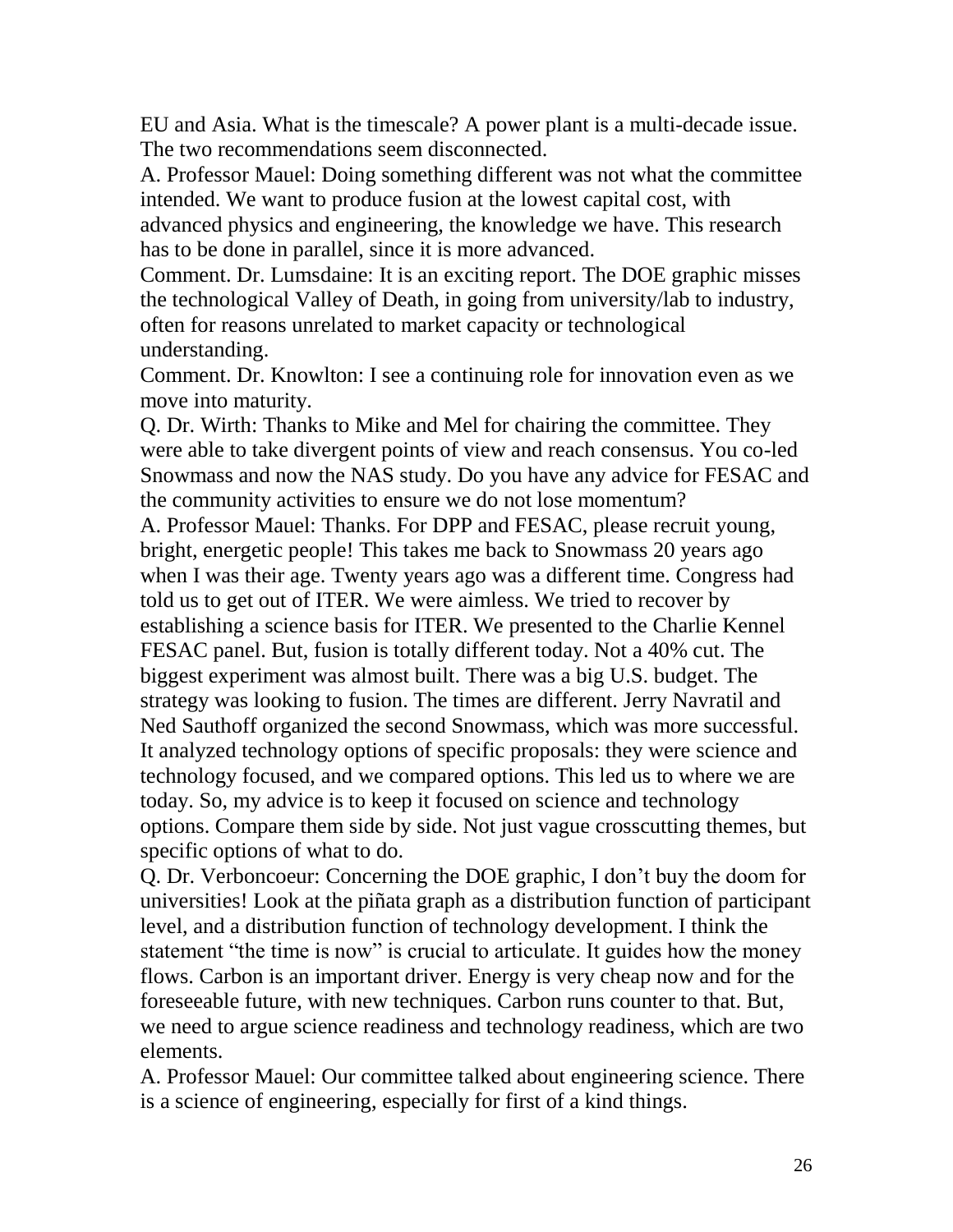Q. Dr. Verboncoeur: How do we articulate that the time is now?

A. Professor Mauel: These comments are from our executive summary. That statement is the second sentence. It is based on the scientific and technical readiness of our field.

Q. Dr. Verboncoeur: I understand the articulation as someone in the field. But, how can we articulate to those outside our field?

A. Professor Mauel: Enthusiasm of industry and other nations speaks with hands and dollars! Now is the right time.

Comment. Professor White: Concerning university involvement, MIT gets Early Career awards in nuclear engineering. Please let the APP-CPP crosscutting group on workforce development consider the role of universities.

Q. Dr. Demers: We got a black eye because we did not produce energy soon enough, so we became a science program and are accepted as such. But, if we shift back to energy too soon, will we lose public support?

A. Professor Mauel: The panel did not shift from a science program, but we are embracing a broader program, with technology to support production of electricity. Not just burning plasma science, but also materials, AI and advanced algorithms, computer science, control science, etc... are needed. We had a misstep in our program in the 1990s—we were proposing something that was too expensive.

Comment. Dr. Demers: We need continuity in science funding. We are advocating new technologies, new operating scenarios, and new control methods, to get to a lower-cost pilot plant.

Q. Dr. Groebner: Your report mentions an intermediate device. What questions should it answer?

A. Professor Mauel: The report tried to address those. Power density has to go up, and the way to do that is to increase the magnetic field. That is a route. But, then that has to be compatible with the first wall. Run at higher bootstrap fraction? What is the role of 3D fields? We mention these, but we did not answer them.

A. Dr. Trask: I appreciate the specific goals you laid out. Our private company works by prioritizing our research. We face tension between deep dives versus moving forward with particular goals. I express my support for specific goals to direct the research, which are translatable to non-specialists. Building a pilot plant is a specific enough goal to lend direction to the program and prioritize other research.

A. Professor Mauel: You said that very well.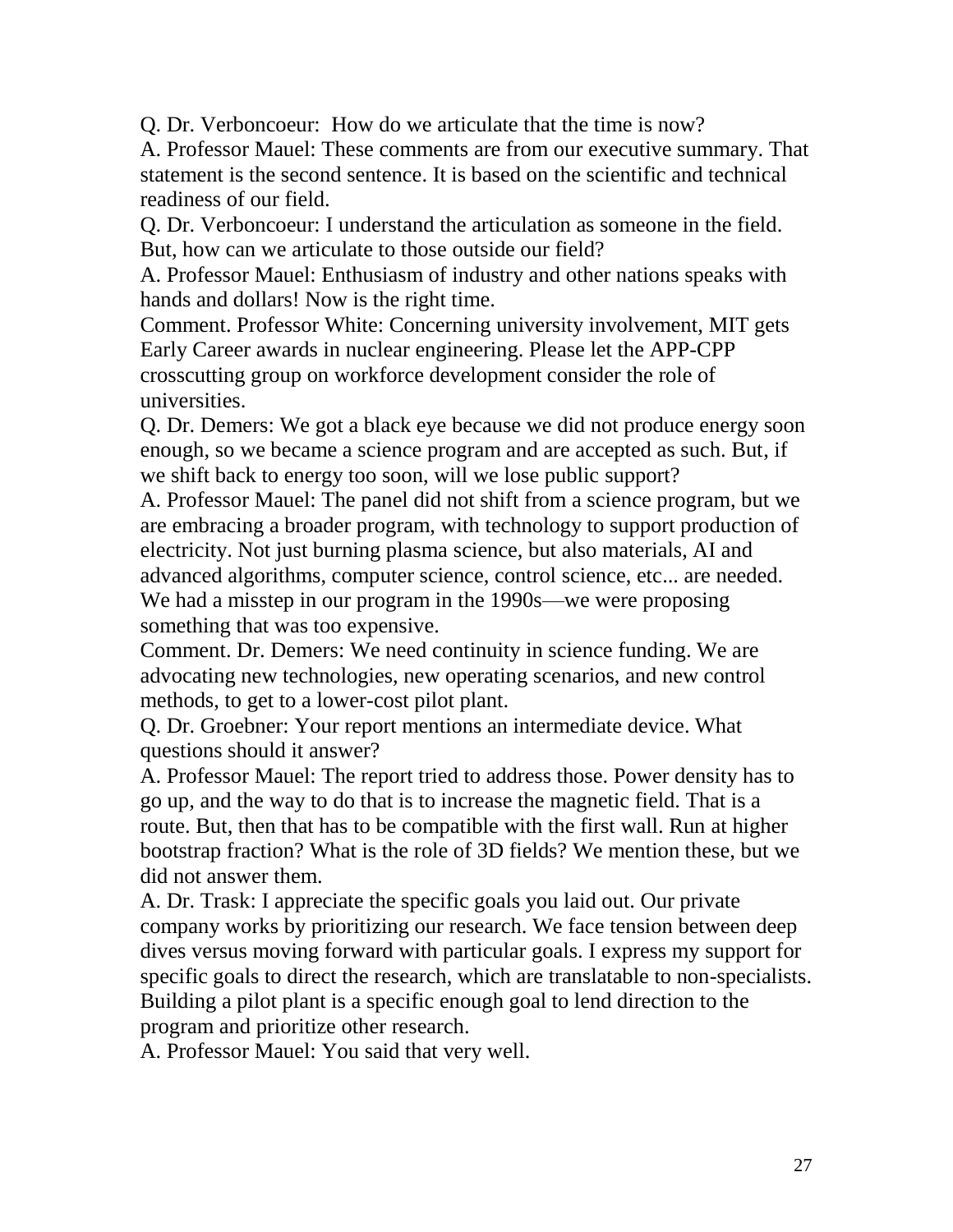### **Experience of the Particle Physics Project Prioritization Panel (P5) in Strategic Planning - Professor Andrew Lankford, University of California, Irvine**

- $\triangleright$  Michael Cooke (HEP) provided valuable support during P5.
- *Snowmass on the Mississippi* (one week) did not prioritize activities; the aim was to ask and answer hard questions. It produced a 358-page resource book that conveyed the health and diversity of the U.S. program in an international context

[\(http://www.slac.stanford.edu/econf/C1307292\)](http://www.slac.stanford.edu/econf/C1307292)

- $\triangleright$  Scenario B integrated over ten years was only \$500M higher than Scenario A.
- We have always had an EU representative and one from Japan on our panels, but this time we doubled up on both.
- $\triangleright$  We wanted a panel that met all requirements, but still as small as possible.
- $\triangleright$  We chose not to constitute the panel before the Snowmass meeting, to prevent lobbying. Steve Ritz as P5 chair was announced at the Snowmass meeting.
- $\triangleright$  We adopted an icon that represents the intertwined nature of the five thrusts.
- $\geq$  Large projects were defined as  $\geq$ \$150M. Large-scale involvement in the International Linear Collider in Japan could not be pursued due to budgetary constraints. LHC was the highest priority in the short term, but then LBNF was to become the highest priority. We wanted to involve international scientists in the formative stage of LBNF, not just ask for operating funds later.
- $\triangleright$  We considered the staging of projects to fit in the budget.
- $\triangleright$  We balanced project size and projected science output to ensure scientific return on investment and also a stable research career path.
- $\triangleright$  We tried not to take a parochial view of our field.
- $\triangleright$  We had an elevator speech and a two-page brochure.
- $\triangleright$  We had annual Hill visits, done primarily by young scientists.
- $\triangleright$  Glenn Crawford told me to anticipate a question from FESAC about why the P5 report was successful.
- $\triangleright$  We put more emphasis on community involvement with the recent P5 process.
- $\triangleright$  Steve Ritz led an important effort to consider what would be important to each stakeholder community.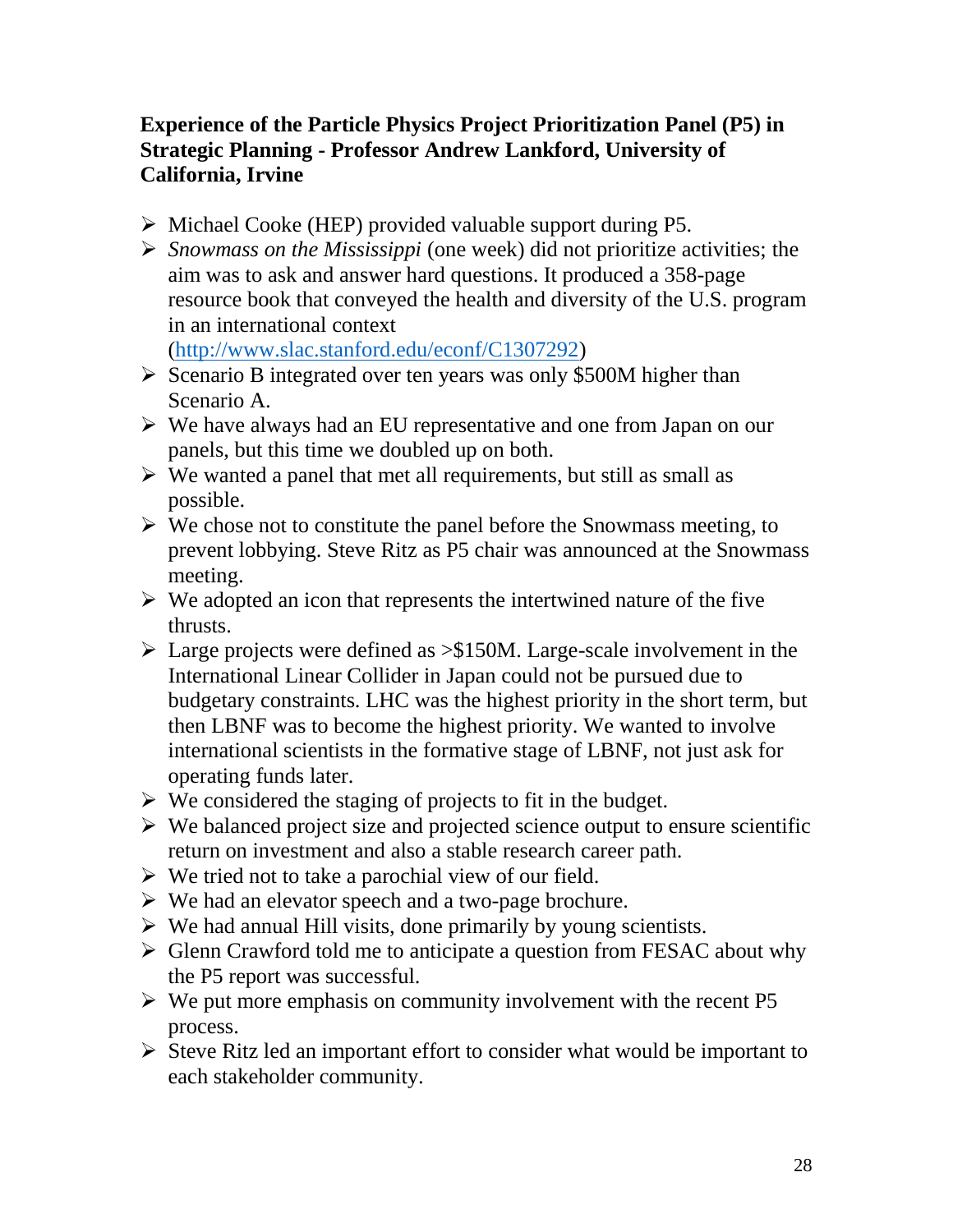- $\triangleright$  The U.S. Congress strongly supports DOE's efforts to advance the P5 strategy.
- $\triangleright$  The report presented a strategic plan, a well-balanced, scientificallycompelling program, not strictly a prioritization of projects.

# **Q&A: Professor Lankford**

Q. Professor Walker: You had a detailed rollout. How was that valuable? A: Dr. Ritz: You need the report to hit at the right time in the budget process. It is not good if it is old news, nor if it is too close to budget decisions. We discussed when would be the right time, then we worked against that deadline. The community needed to understand it, quickly (very important); Federal agencies had to understand the contents of the report so they were ready to brief Congress and staffers. We needed to line up materials to have precision in the message.

Q. Professor Wendt: Was coordination with a Decadal study a factor in your process?

A. Professor Lankford: We had no recent Decadal study in our field. The last one advocated the U.S. hosting the ILC, but when the costs were understood, the Administration wound down that effort. So, the recent Decadal study was not in play. We are planning a Decadal study for HEP soon.

A. Dr. Cooke: The next HEP Decadal study is scheduled the same as the next HEP P5. They might integrate well, since the Decadal study is broader and the NAS could comment on the role of particle physics with respect to other sciences. Also, the NAS could look at the content of the next Snowmass process and weigh in on the most-exciting scientific opportunities for discovery, to have a broader look at what goes into the Snowmass process. We do not want to lose community direct input into the P5 process. Q. Dr. Trask: What about the periodicity of conducting long-range planning processes? What is optimal?

A. Dr. Stone: Andy Lankford explained why we had to do the last P5 when we did it. I look at our budget planning out to 2040. We are delivering on 14 line-item construction projects identified in P5. Our project profiles will turn over in 2024-2025. We want to continue that progress. So, we need advice to inform the 2024 budget cycle, so we need it by the first quarter of 2022, so community planning can start in 2021.

A. Professor Lankford: That describes a sensible process, but outside changes may drive an earlier process.

A. Dr. Stone: I am also trying to follow the Pat Dehmer model.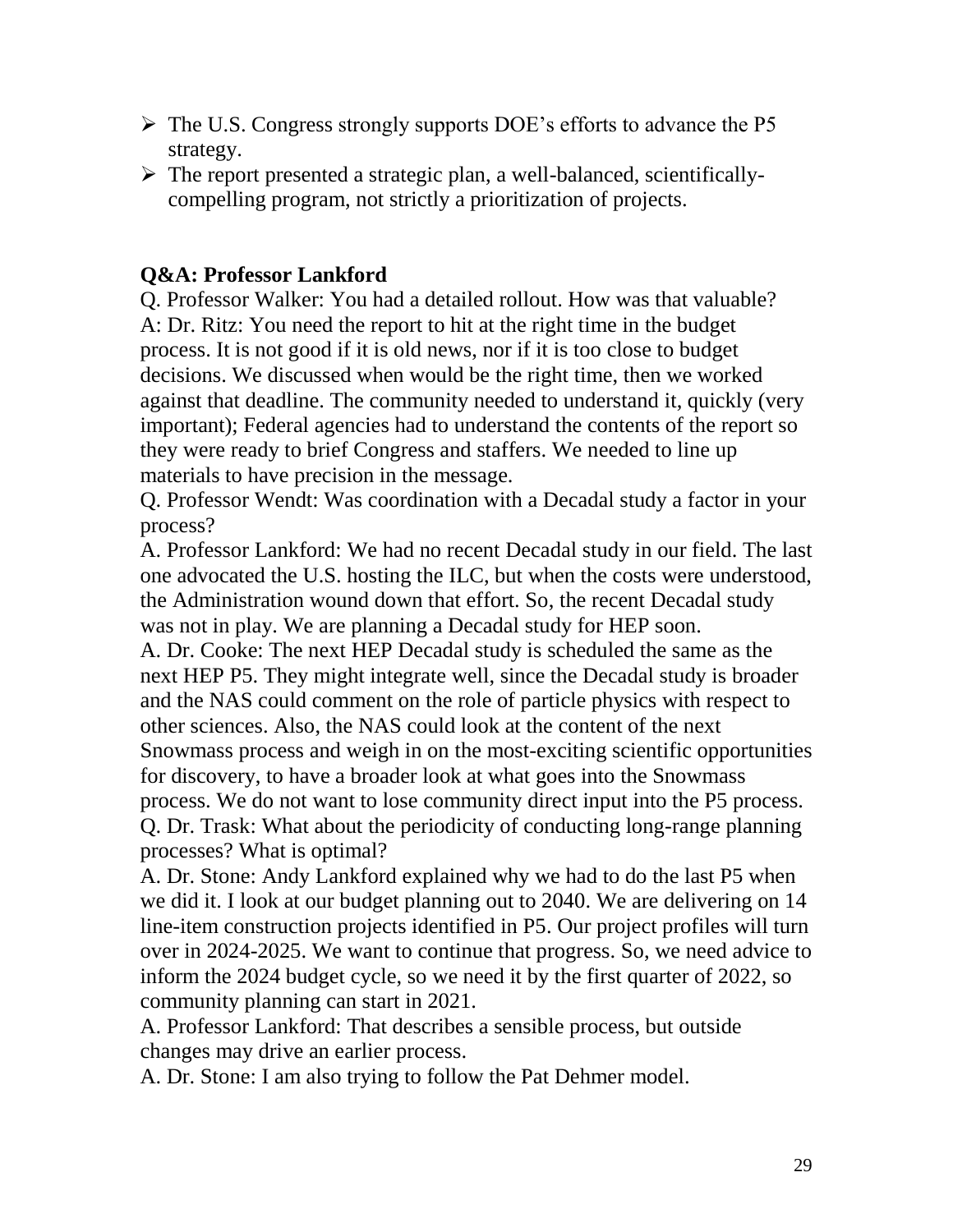Q. Dr. Cauble: Slides 47-49 were very helpful. Could they be available to all of us?

Comment. Dr. Rej: We will post Andy's slides.

A. Dr. Ritz: Since Pat Dehmer's name was mentioned, let me discuss stakeholders. Before we started, we talked with the agencies. You can pave potholes with reports that have no effect. So we asked what would make a great report. Pat told us: This was do or die for us; no pressure! She told us to make it a short report; keep it brief. We had the advantage of referring readers to the Snowmass documents. She recommended using a scientific editor. He did not rewrite things, but he found things that were not understandable to general readers. We were told to make the program executable. We organized the report to be useable to staffers. We were told to make it science driven. We were told not to be afraid to change direction if it is well motivated. What made it effective was that we clearly stated our criteria, and we circulated those to the community.

Comment. Professor Pedersen: We are under time pressure. Take slides 8 and 32. Concerning slide 8: One to one with what we should be doing. Compelling science questions—perfect for us. Concerning slide 32: If we do a graph like this for the world fusion community, there will be much green; but for the U.S. program, we will see why we have had a tough time recently in the U.S. (cancel NCSX, shut down C mod). These two slides were compelling to me. We should follow your pattern.

Comment. Dr. Reyes: I agree with Professor Pedersen. Concerning that table with checkmarks, ILC and LHC have the most. Nevertheless, there was not much happening with ILC, due to the Japanese government. The P5 report was successful in spite of that. How did you do it?

A. Professor Lankford: The ILC is a multi-billion-dollar project. We had Scenario C (unconstrained). We had prior experience with a large expensive project being cancelled (SSC). At that time, Dr. Brinkman instituted a billion- dollar speed bump: no project may cost more than \$1B; if it does, it must be broken into pieces. The Chinese are now proposing a circular electron-ion collider at the same energy. ILC participation was small in Scenario A, more in B, and larger but undefined in C.

A. Dr. Ritz: We did not recommend ILC as a major project.

A. Dr. Stone: Without getting into inside baseball, no one in the world can do everything; we have to do things on a global scale. We did an agreement for the U.S. to participate in the LHC, and the EU to participate in LBNF. We leveraged LBNF against existing capabilities at Fermilab.

A. Dr. Ritz: The LHC and LBNF could not have peak funding at the same time, so we had a clear plan and rationale for how to phase them.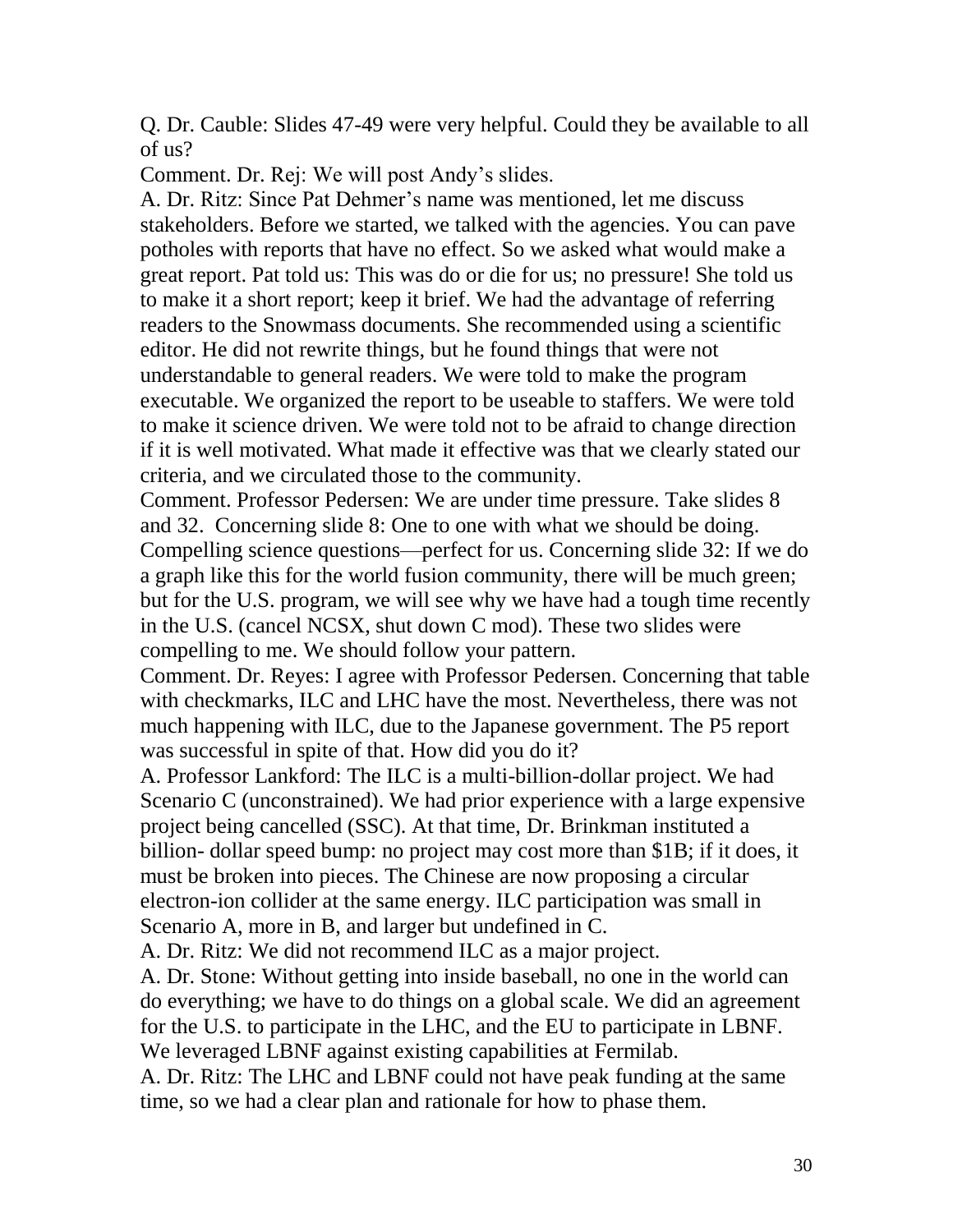Comment. Professor Carter: A large project that has to survive more than one administration must be on firm grounds.

Q. Dr. Patello: Our community planning committee expressed concern about uneven maturity of concepts. Your process asked for cost estimates and profiles. Did you have a different quality of proposals?

A. Dr. Ritz: Yes, that is true with the CAGE process that NSF uses. When you give a budget scenario to a committee, it is intended to force the committee to confront priorities. We did not think we were deciding an actual program for an agency to carry out. They have a massively hard job to manage real issues. Cost matters for prioritization. Low ball costs can mess up strategic planning.

Q. Dr. Patello: Let me clarify. We are talking about quality of the input; designs and cost estimates.

A. Dr. Ritz: Yes. Also, it has to do with what stage the project is at. The more you know, the better the estimate. We systematically gathered information from the different projects so we could try to put them on the same footing.

A. Professor Lankford: We appreciated variation in the technical maturity of the ideas. We relied on the panel's expertise to weigh them. But, I felt we had no one trying to game the system. We went back to groups with questions about their input. There was much back and forth.

A. Dr. Stone: This has to do with implementation. FESAC will have to consider whether to use a \$50 million threshold for consideration as P5 used. I have already been on a one-year campaign alerting people to use LDRD and startup money to figure out what you want to propose to do. With a thousand flowers blooming, the quality differs.

A. Professor Lankford: We had a general recommendation that if a project was much different from P5, or its cost was much different, it would have to be reconsidered.

A. Dr. Ritz: We did not consider small projects. But, we did express the importance of small experiments, and we set aside a chunk of money each year (we taxed ourselves) under all scenarios to have a range of experiments. Q. Dr. Rapp: You formed the panel after Snowmass. Is that the best way forward? Dr. Geesaman told us that one element to find consensus was that panel members should participate in the town hall meetings early.

A. Professor Lankford: There are pros and cons of engaging early. Some of our panel members were not at Snowmass, but they saw the presentations later. But, I wanted to prevent the lobbying process so Snowmass would not be interfered with. I am not confident on which is the best procedure. The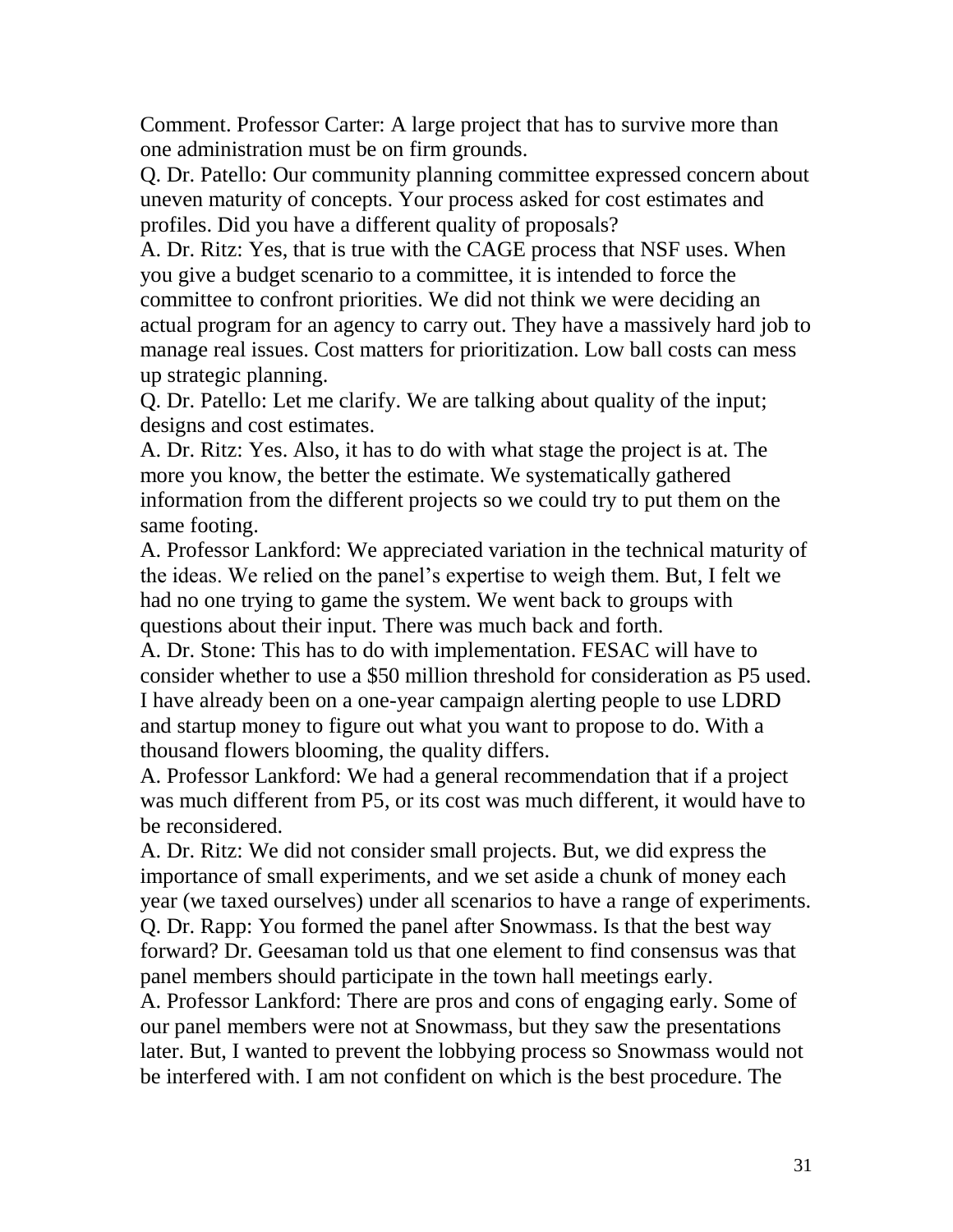panel members were not even discussed until after Snowmass; they were not secret!

Q. Professor. Terry: You considered whole range of projects from large to small. This is very important for us. Was that pressure from constituencies, to mitigate risk, to provide opportunities for young people, or for science drivers?

A. Professor Lankford: We tried to maximize the science. We emphasized interdependence of parts of the program on each other. We also had the short-baseline neutrino program, to complement the large baseline program. DOE and NSF have different characters. DOE has national laboratories with strong facility orientation; DOE can do things that NSF cannot. NSF is interested in science goals. Also, there was the continuous flow of results issue. It took too long to get the Higgs boson results!

Q. Dr. Newman: Our DPP process is much informed by yours. Concerning slide 23 on criteria, when did you tell these to the community?

A. Professor Lankford: After the three large meetings, so halfway through our process. It was in the Snowmass charge as well. It took us some discussion to come up with these criteria.

A. Dr. Ritz: We thought after preliminary findings for a midterm report, but later thought better of that.

A. Professor Lankford: Midway through the process releasing the criteria worked, but they could have been published earlier.

Q. Dr. Newman: On different community groups not trusting each other, did you have an issue?

A. Dr. Ritz: It is difficult to remember events in the past that were once far in the future. Yes, there were issues. We put effort into listening to people, communicating, and how to take concerns into account. But, we could not say in which direction we were heading. It was a balancing act. We spent much time on the phone. Constant engagement built trust. Also, Snowmass helped—everyone talking with each other over a year and then at Snowmass helped.

Q. Dr. Newman: Was there agency funding for the input work - for developing ideas?

A. Dr. Stone: Agency funding went to Snowmass and workshops. It is difficult to answer about funding to develop ideas. In the past, we had no uniform process for this; we will be more careful going forward.

Q. Dr. Groebner: Regarding community buy-in and trust, and winners and losers, why did they accept the final report?

A. Professor Lankford: There was a mix of reasons. The Snowmass process was important for participants to appreciate the full richness of the field: it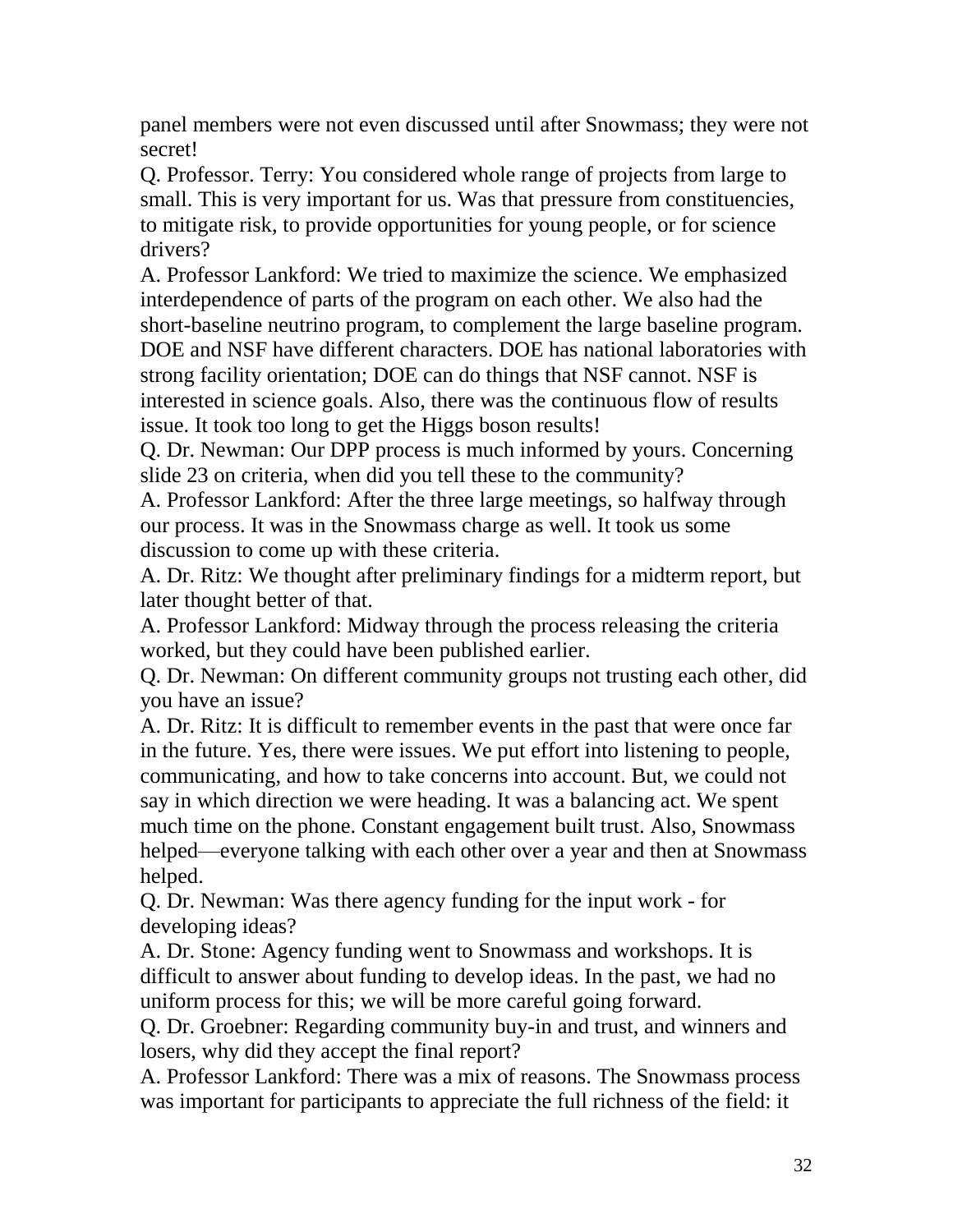opened their eyes. Also, transparency and a methodical process after Snowmass helped with acceptance. The report satisfied people. There were virtually no objections about programs that were terminated.

A. Dr. Ritz: There were people who were unhappy. We explained the rationale for tough decisions; that helped. That is why the criteria were important. Also, there was a growing understanding that our field was fractious; no project had complete support; but, the choice was getting nothing at all. There was frank discussion at Snowmass and good rationale for tough choices. Unhappy people saw the greater good.

A. Dr. Cooke: Steve Ritz kept the HEP community in mind. He discussed the criteria with HEPAP. The town halls were very open. The HEP community was one of the audiences for the report. The P5 panelists were encouraged to be ambassadors and give talks about the report and how the panel came to consensus on the difficult decisions. At Snowmass, people were encouraged not to be fractious. Those with concerns had the opportunity to talk with the agency and the P5 panel.

A. Dr. Ritz: We worked by consensus—that was very important. Even if only person on the panel had a serous objection, we worked through it, knowing that the question would come up in the community. We worked through differences with fair discussion in good faith, to arrive at an answer we could also support.

Q. Dr. Kuranz: Was there anything specific you did at Snowmass, maybe how you structured it, to build trust and consensus?

A. Professor Lankford: Steve Ritz was a group leader at Snowmass. I held a town hall meeting at Snowmass. The community wanted to hear from us, but we kept turning it back; we wanted to hear from them.

A. Dr. Ritz: We had a whole session on why our community is fractious. Donna, who later became president of APS, came to talk with us. We wrote summary documents about what important ideas emerged from the process. That was a good first step.

A. Dr. Stone: We launched a community meeting a year before Snowmass. A set of working groups were put together, even including an education and outreach working group. They met for a year to get full input from the community on those topical areas.

A. Dr. Ritz: Yes, that was a year-long effort. We are looking to shorten it. The key is to have a panel that does not represent constituencies (that is U.S. Congress), but look at the big field. We had to function by consensus, by coming to a common understanding.

Q. Dr. Wayne Solomon (General Atomics): Regarding slide 23 on the level of maturity of projects, some even at CD-0 were baselined. How would you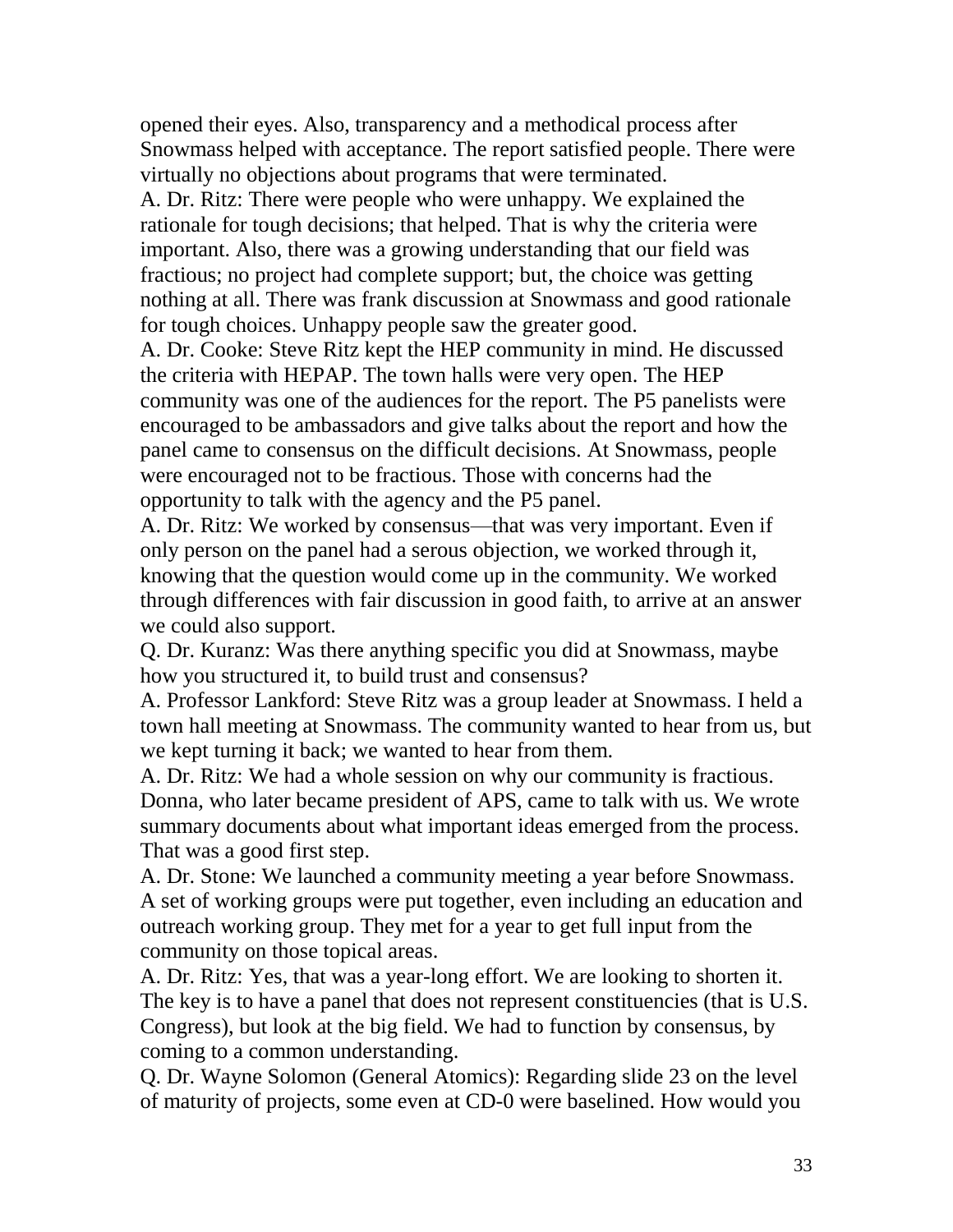have proceeded without that? How do you accurately develop costs absent that?

A. Professor Lankford: Cost estimating is always a challenge. The DOE system puts out incredible effort to develop a reliable cost, with large contingency (perhaps reflecting technical maturity). Only then does it become a real project. It is better to get reasonable cost estimates. What would be the cost sharing between DOE and NSF? There are uncontrollable factors. HEP gave us guidance along the way; Mike Procario in particular. We tried to get a sense from that of what would be achievable.

A. Dr. Ritz: Also, we had panel members who had experience being on cost and schedule reviews.

Q. Dr. Solomon: Concerning the timing for prioritization, was there an attempt to roll out the prioritization ahead of the roll out of the whole package?

A. Dr. Ritz: We had a midterm report in our charge. We chose that opportunity to describe the sum of things proposed, and their total cost which exceeded scenarios by billions—and described our criteria. That is all we presented then.

A. Professor Lankford: We did not want to put it out until the whole process was complete. When we rolled it out, we expected it to be successful. HEPAP had seen it 1-2 weeks in advance, but there was no advance discussion - just feedback from FESAC members to Steve Ritz and me (private). We word-smithed late into the process. Once it was public, we wanted to be ready for the follow-up.

A. Dr. Ritz: Our science editor was Jim Dawson. We brought him to the last meeting where we word-smithed the recommendations.

Q. Dr. John Sarff (University of Wisconsin): I have the impression that your proposed projects were almost all in the SC critical decision process already. What happens if brand new projects come up?

A. Dr. Stone: From 1996-2015, HEP spent about \$2T on projects. From 2016-2019, we spent another \$1T on projects, due in part to the success of the P5 plan. When the P5 report came out in May 2014, only six of the recommended projects were at CD-0+. Now, we are at CD-0+ for an additional eight recommended projects, and with FY 2019 appropriations, we have finished funding nine of these projects.

A. Dr. Ritz: CD is a DOE process. NSF has a different process.

A. Dr. Stone: LBNE had CD-1, but it had to be reformulated because of the P5 report.